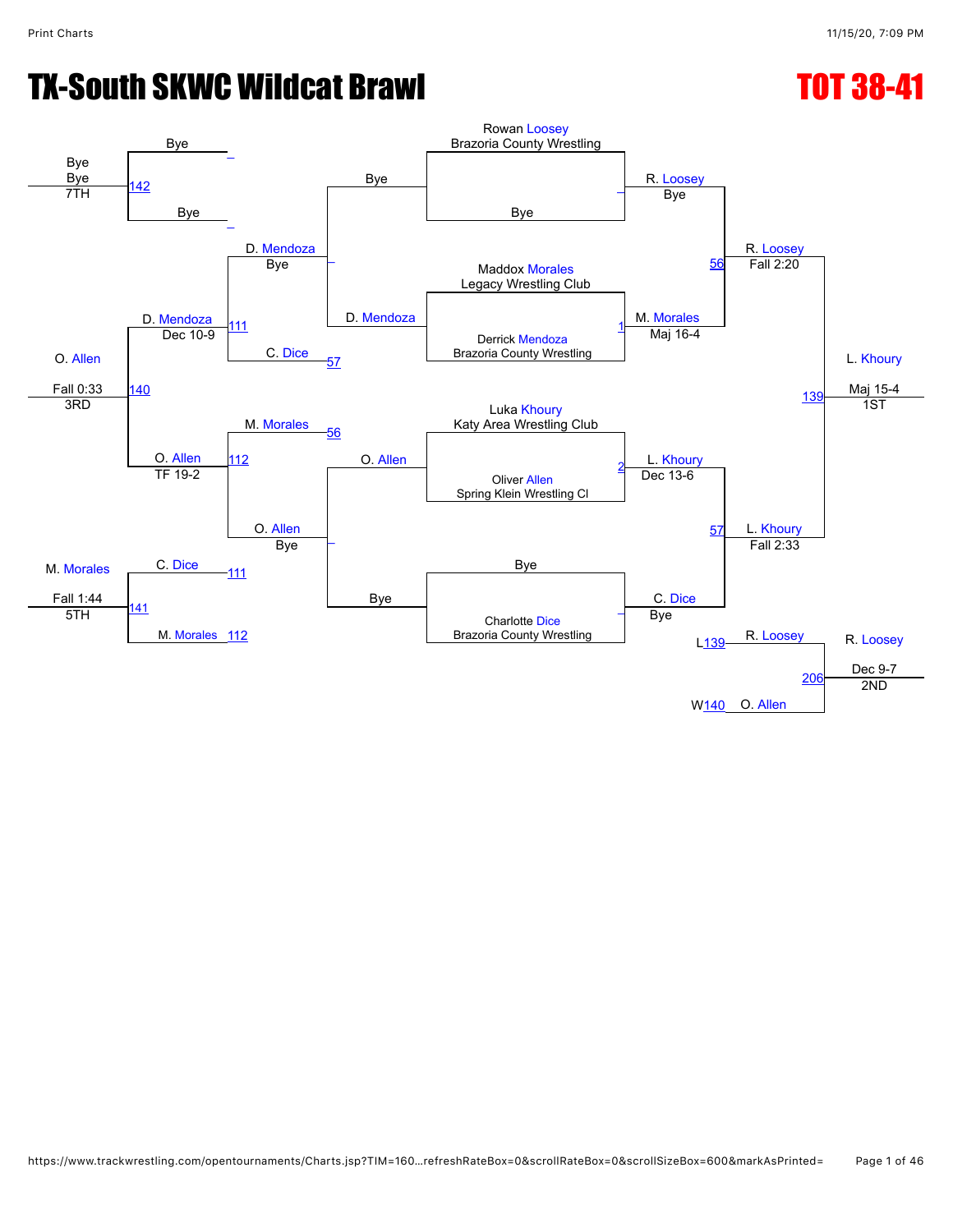# TX-South SKWC Wildcat Brawl TOT 48-56

#### **Round 1** Lincoln **[Daniels](javascript:viewProfile(47991135))** Katy Area Wrest Jace [Petrillo](javascript:viewProfile(63712135)) Vici Wrestling Owen **[Shultz](javascript:viewProfile(698886135))** Vici Wrestling Karter [Holden](javascript:viewProfile(181189135)) Jace <u>21</u> Vici Wrestling Nici Wrestling Club)<br>Petrillo Fall 2:37 Holden Fall 0:21 Tal 0:21 1ST **[Petrillo](javascript:viewProfile(63712135))** Vici Wrestling Fall 2:37 **[Holden](javascript:viewProfile(181189135))** Katy Area Wrest [22](javascript:openBoutSheet(2,) Fall 2:37 Fall 0:21 **1ST Round 2** Axel [Forsman](javascript:viewProfile(693853135)) Vici Wrestling Axel [Forsman](javascript:viewProfile(693853135)) Vici Wrestling [76](javascript:openBoutSheet(3,) Owen Lincoln [Daniels](javascript:viewProfile(47991135)) Katy Area Wrest Lincoln [Daniels](javascript:viewProfile(47991135)) Karter The Communist Communist Communist Communist Communist Communist Communist Communist Communist Communist<br>[Holden](javascript:viewProfile(181189135)) Dec 9-4 Dec 9-4 Shuttz Fall 1:00 Fall 1:00 COMP 2ND [Holden](javascript:viewProfile(181189135)) Katy Area Wrest **[Shultz](javascript:viewProfile(698886135))** Vici Wrestling External Coven 27 **Coven 27 Fall 1:00**<br>Dec 9-4 **2ND Round 3** Axel [Forsman](javascript:viewProfile(693853135)) Vici Wrestling Axel [Forsman](javascript:viewProfile(693853135)) [127](javascript:openBoutSheet(5,) Vici Wrestling<br>
127 Tall 0.000 Jace [Petrillo](javascript:viewProfile(63712135)) Vici Wrestling **Karter** [Holden](javascript:viewProfile(181189135))<br>Katy Area Wrest Owen 127 Vici Wrestling National Communication of Marter 128 Katy Area Wrest Mess J. [Petrillo](javascript:viewProfile(63712135)) (Vici Wrestling Club)<br>Shultz Tall 0:26 Holden Dec 7-6 Dec 7-6 3RD **[Shultz](javascript:viewProfile(698886135))** Vici Wrestling [Holden](javascript:viewProfile(181189135)) Katy Area Wrest **Example 28 Rafter [128](javascript:openBoutSheet(6,) Dec 7-6 3RD**<br> **Fall 0:26 3RD Round 4** Axel [Forsman](javascript:viewProfile(693853135)) Vici Wrestling Axel [Forsman](javascript:viewProfile(693853135)) <u>[133](javascript:openBoutSheet(7,)</u> Vici Wrestling<br>133 North Ann ann an North American Starter Lincoln [Daniels](javascript:viewProfile(47991135)) Katy Area Wrest Karter [Holden](javascript:viewProfile(181189135))<br>Katy Area Wrest Vici Wrestling<br>
The Mater and Mater and Mater and Mater and Mater and Mater and Mater and Material Dec 6-2<br>
Holden Dec 6-2 **4TH** [Petrillo](javascript:viewProfile(63712135)) Vici Wrestling [Holden](javascript:viewProfile(181189135)) Katy Area Wrest [134](javascript:openBoutSheet(8,) Dec 10-5 Dec 6-2 **4TH Round 5** Axel [Forsman](javascript:viewProfile(693853135)) Vici Wrestling Axel [Forsman](javascript:viewProfile(693853135)) Vici Wrestling Jace [Petrillo](javascript:viewProfile(63712135)) Vici Wrestling **Jace** [Petrillo](javascript:viewProfile(63712135)) Vici Wrestling O. [Shultz](javascript:viewProfile(698886135)) (Vici Wrestling Club) Lincoln [Daniels](javascript:viewProfile(47991135)) Katy Area Wrest [200](javascript:openBoutSheet(9,) Victor Westing Coven **[Shultz](javascript:viewProfile(698886135))** Vici Wrestling [201](javascript:openBoutSheet(10,) Dec 2-0 **5TH**<br>Dec 2-0 **5TH**<br>Dec 2-0 **5TH**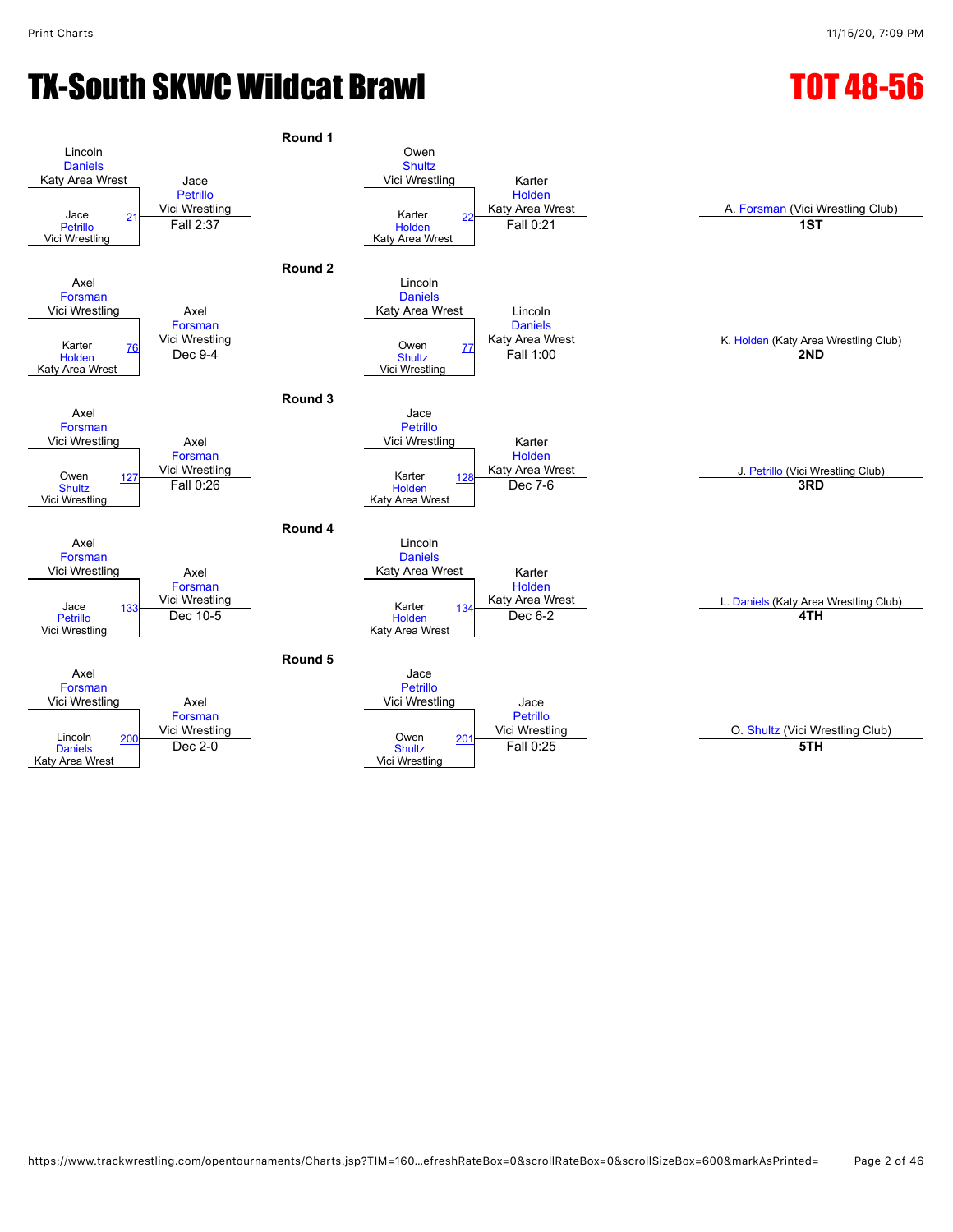#### TX-South SKWC Wildcat Brawl D142-46

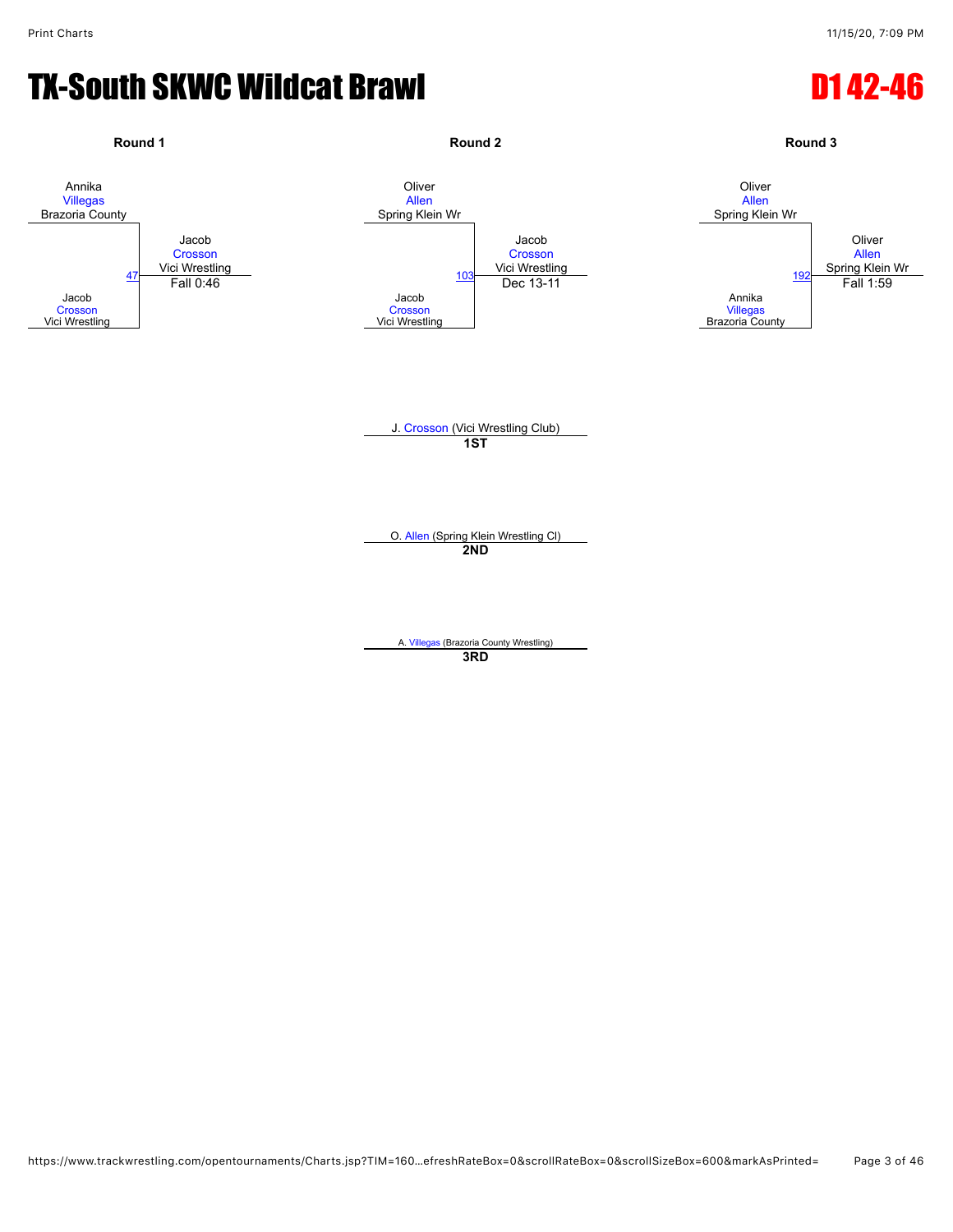#### **TX-South SKWC Wildcat Brawl D1 50**

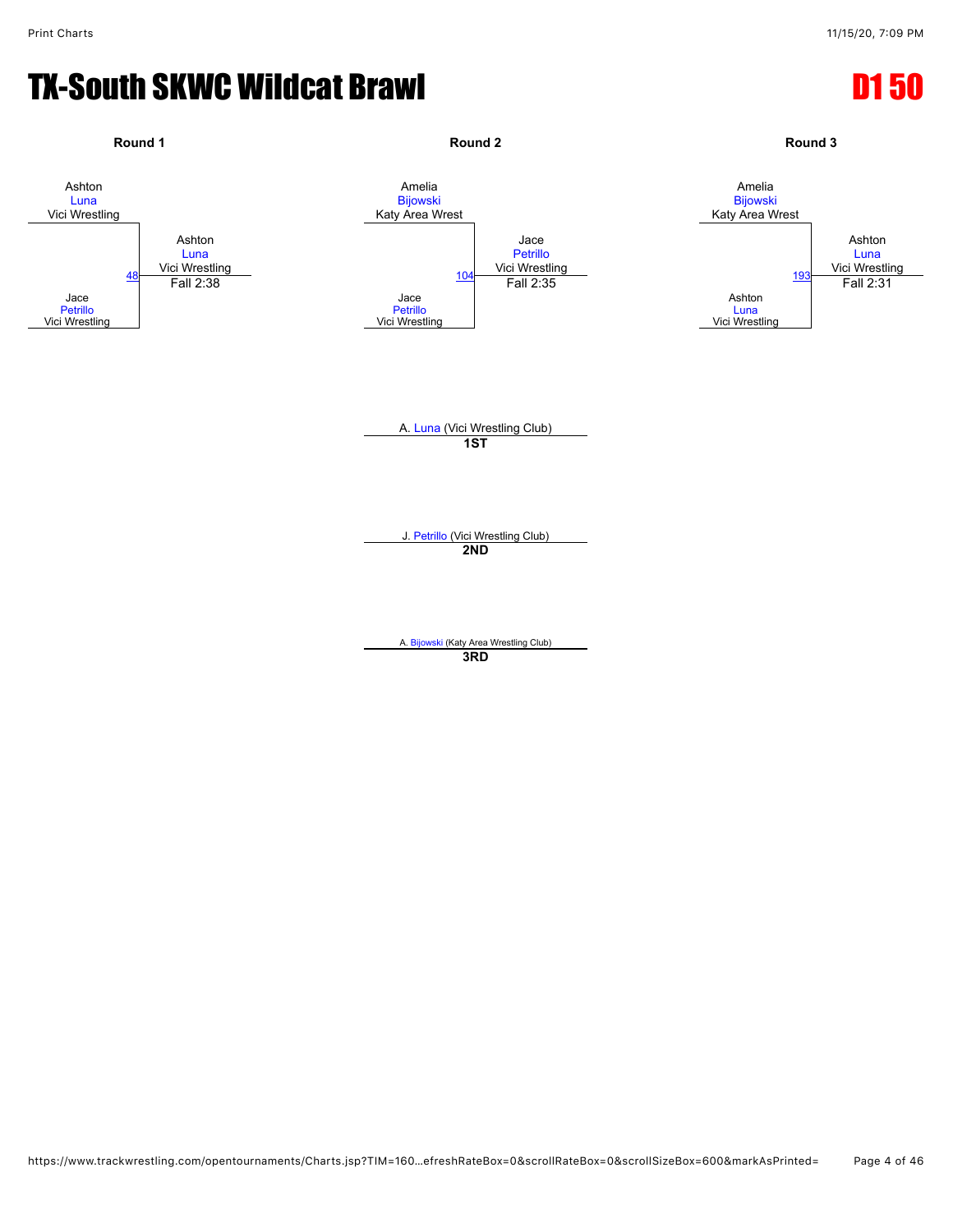### **TX-South SKWC Wildcat Brawl D1 55**



**4TH**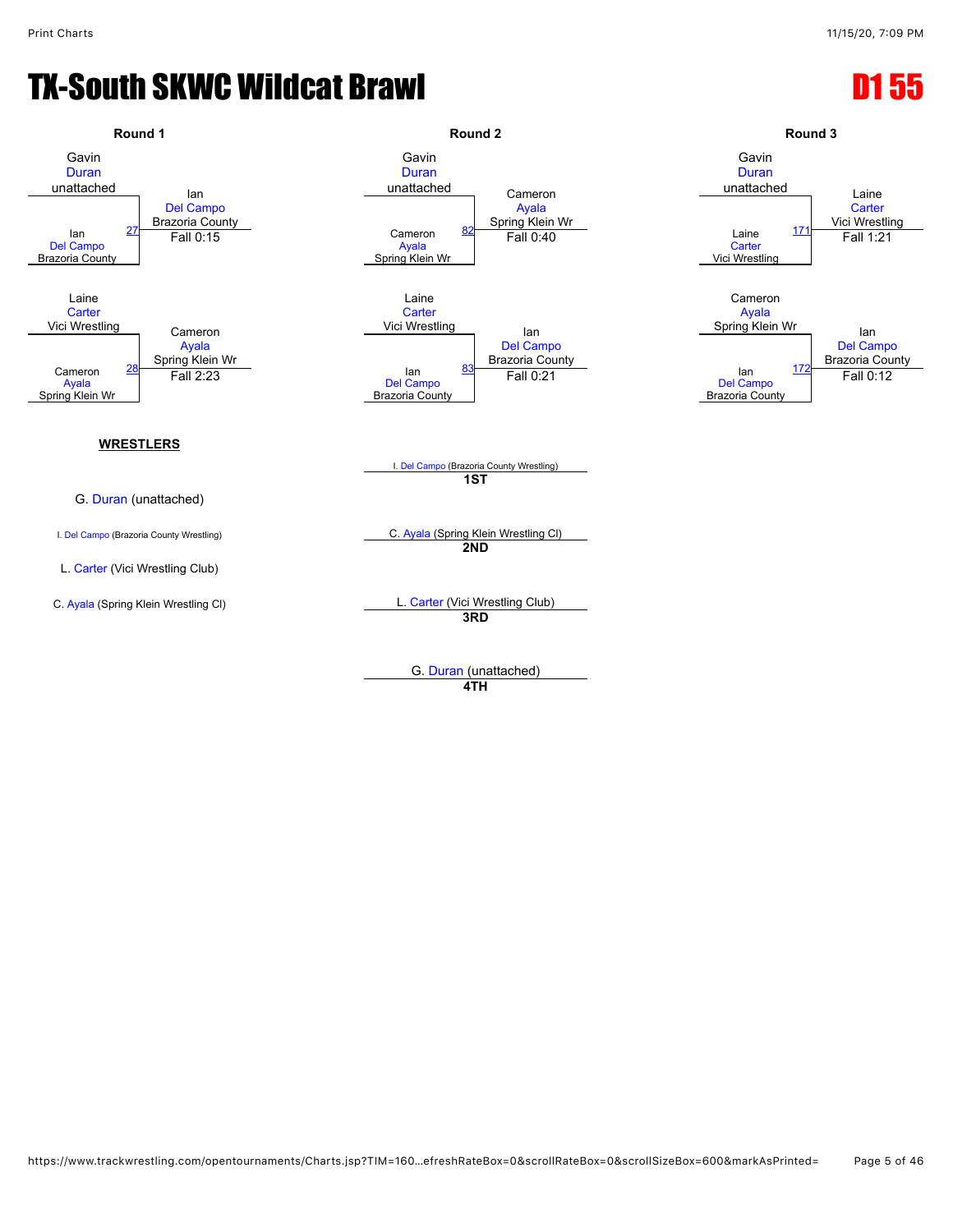#### **TX-South SKWC Wildcat Brawl D1 600 and Control Control Control Control Control Control Control Control Control Control Control Control Control Control Control Control Control Control Control Control Control Control Contro**



D. [Sullivan](javascript:viewProfile(42624135)) (Spring Klein Wrestling Cl) **4TH**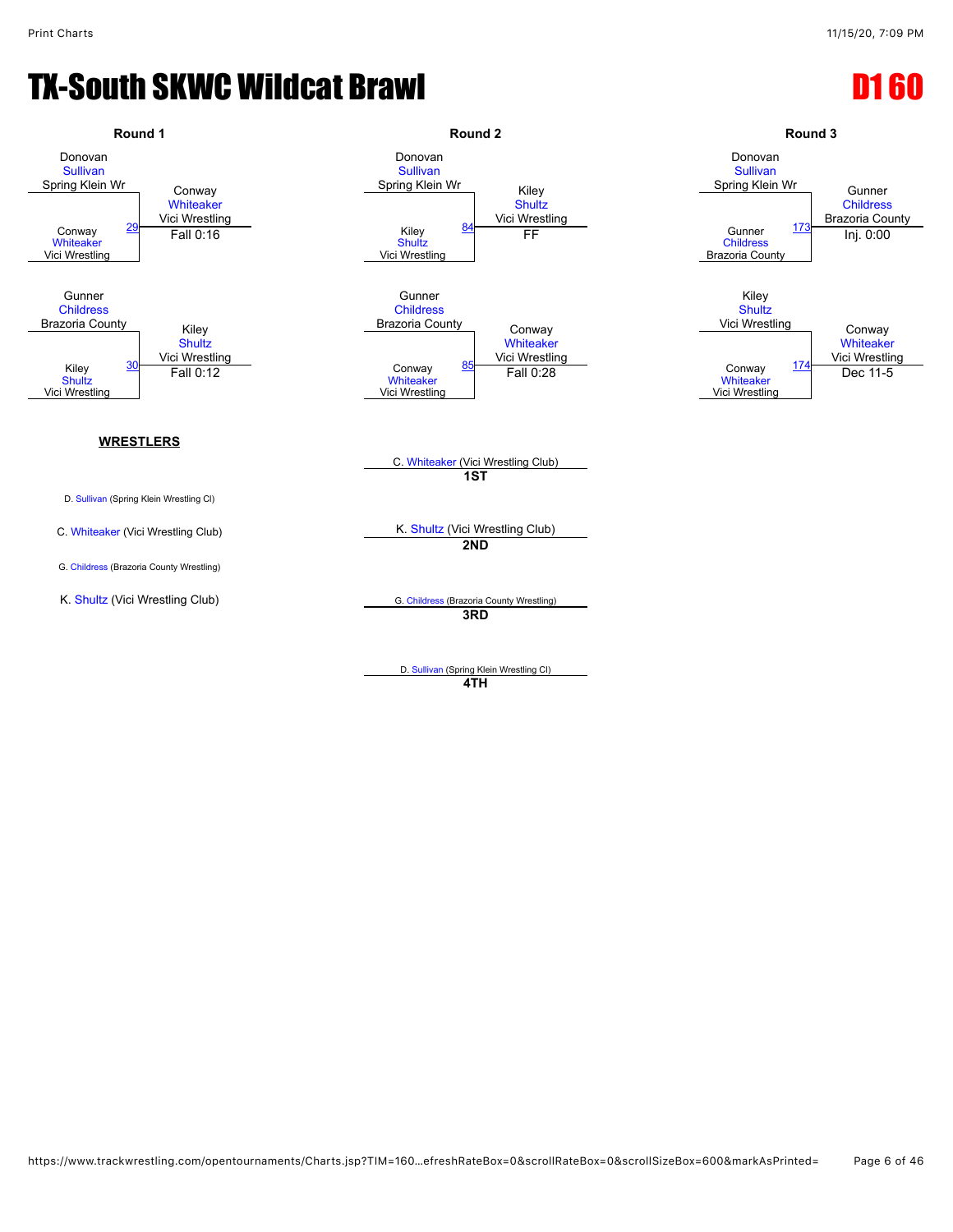#### TX-South SKWC Wildcat Brawl D2 55-58

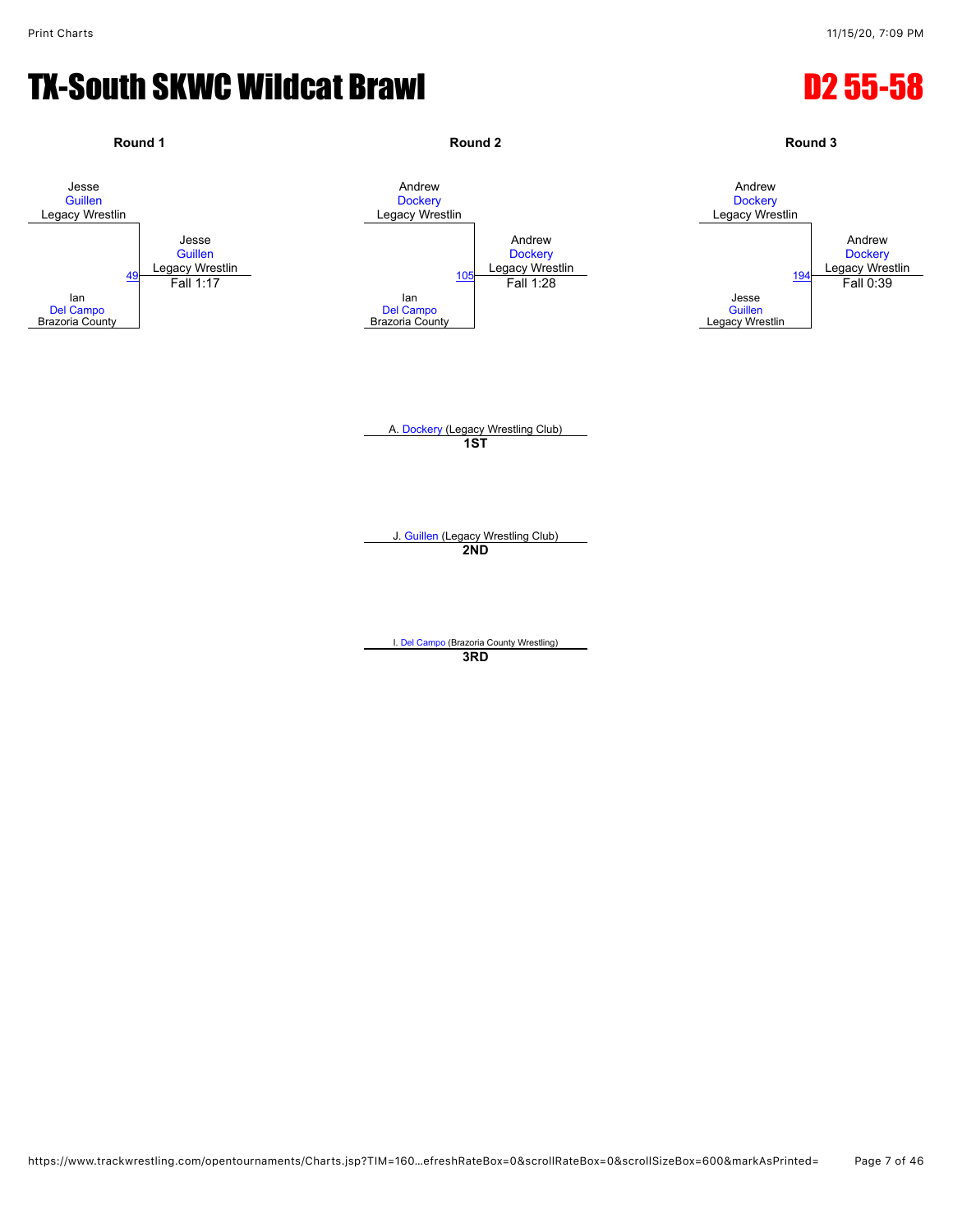# **TX-South SKWC Wildcat Brawl D2 61**

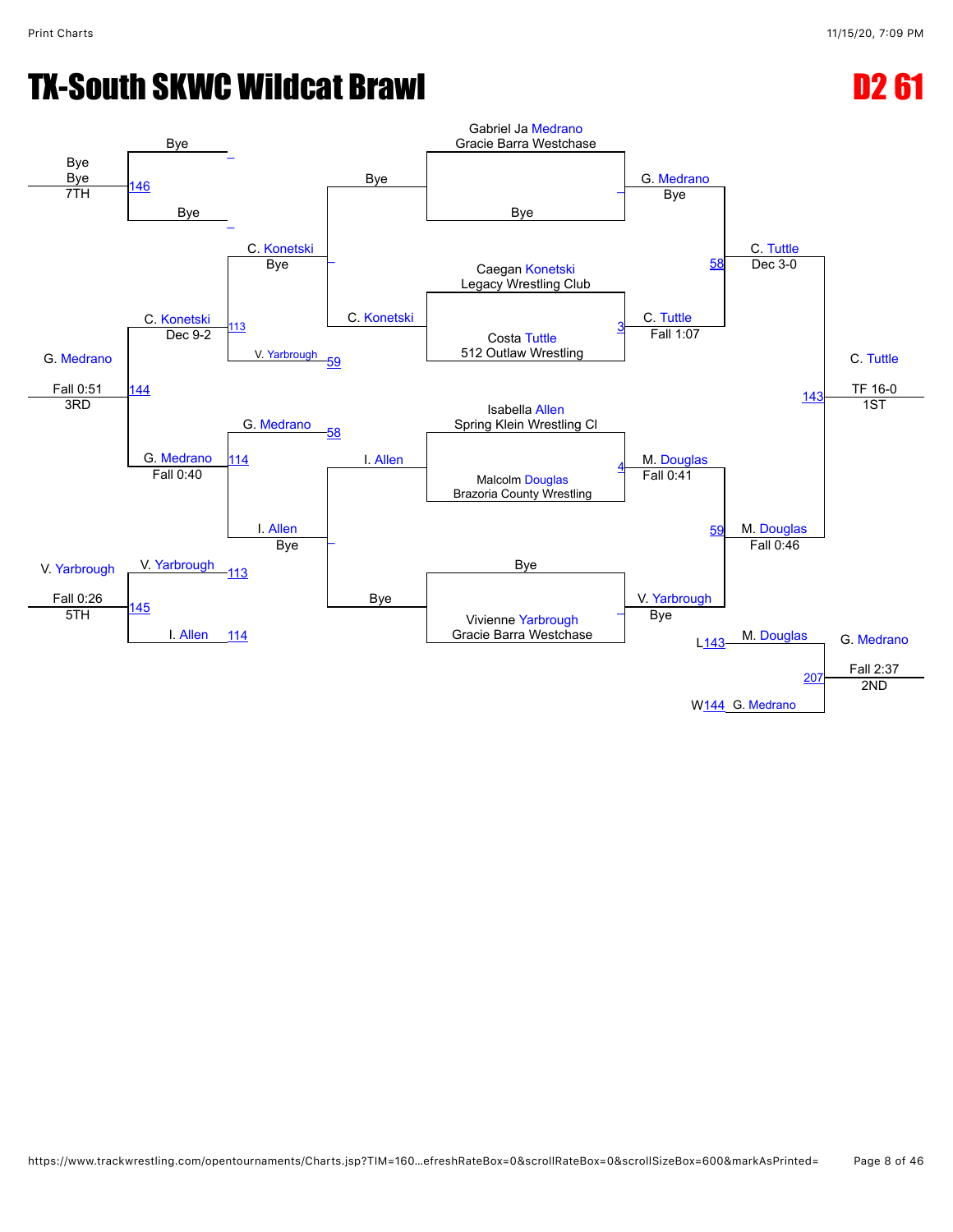#### TX-South SKWC Wildcat Brawl D2 65-70

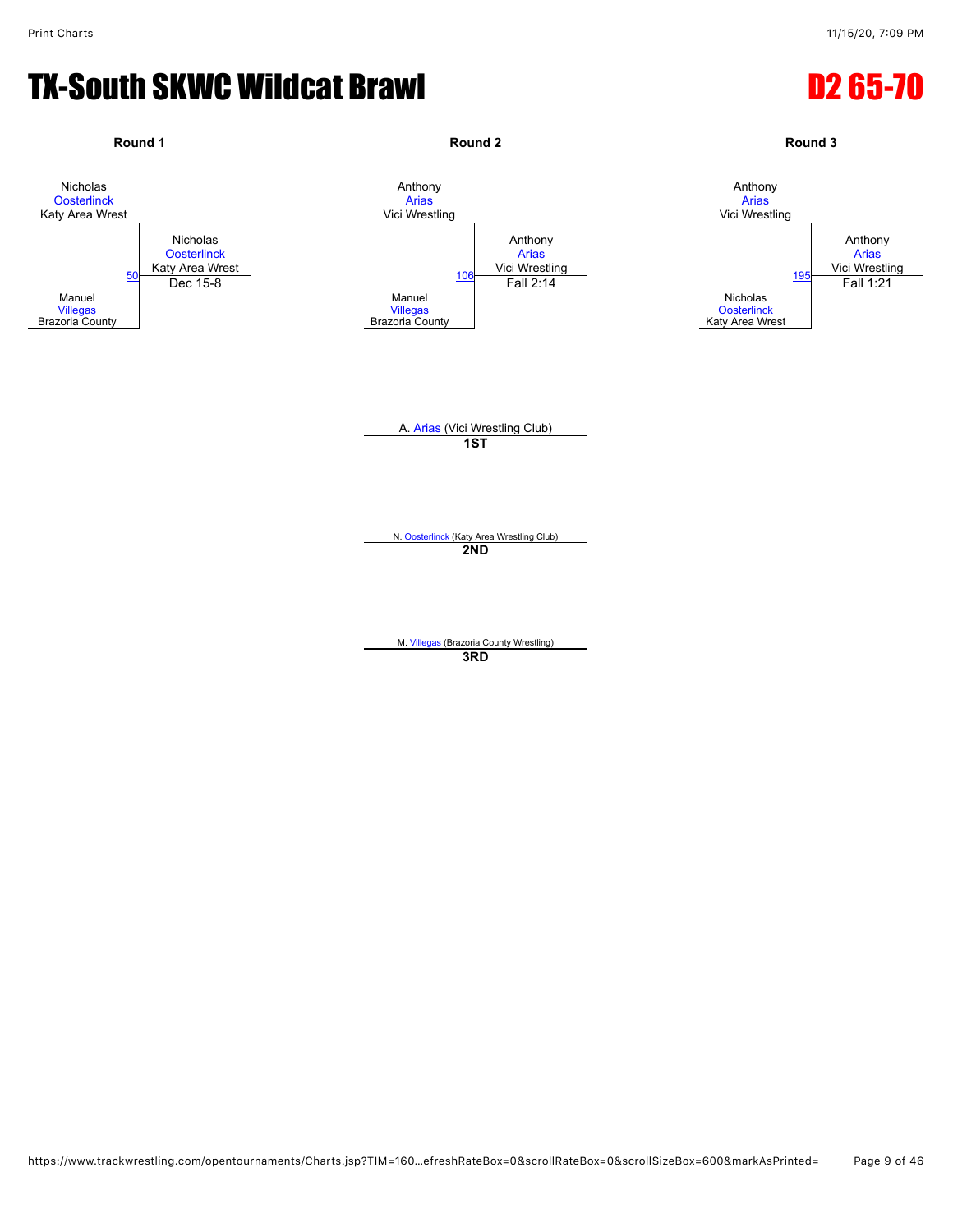### TX-South SKWC Wildcat Brawl D2 75



C. [Crosson](javascript:viewProfile(62172135)) (Vici Wrestling Club) **4TH**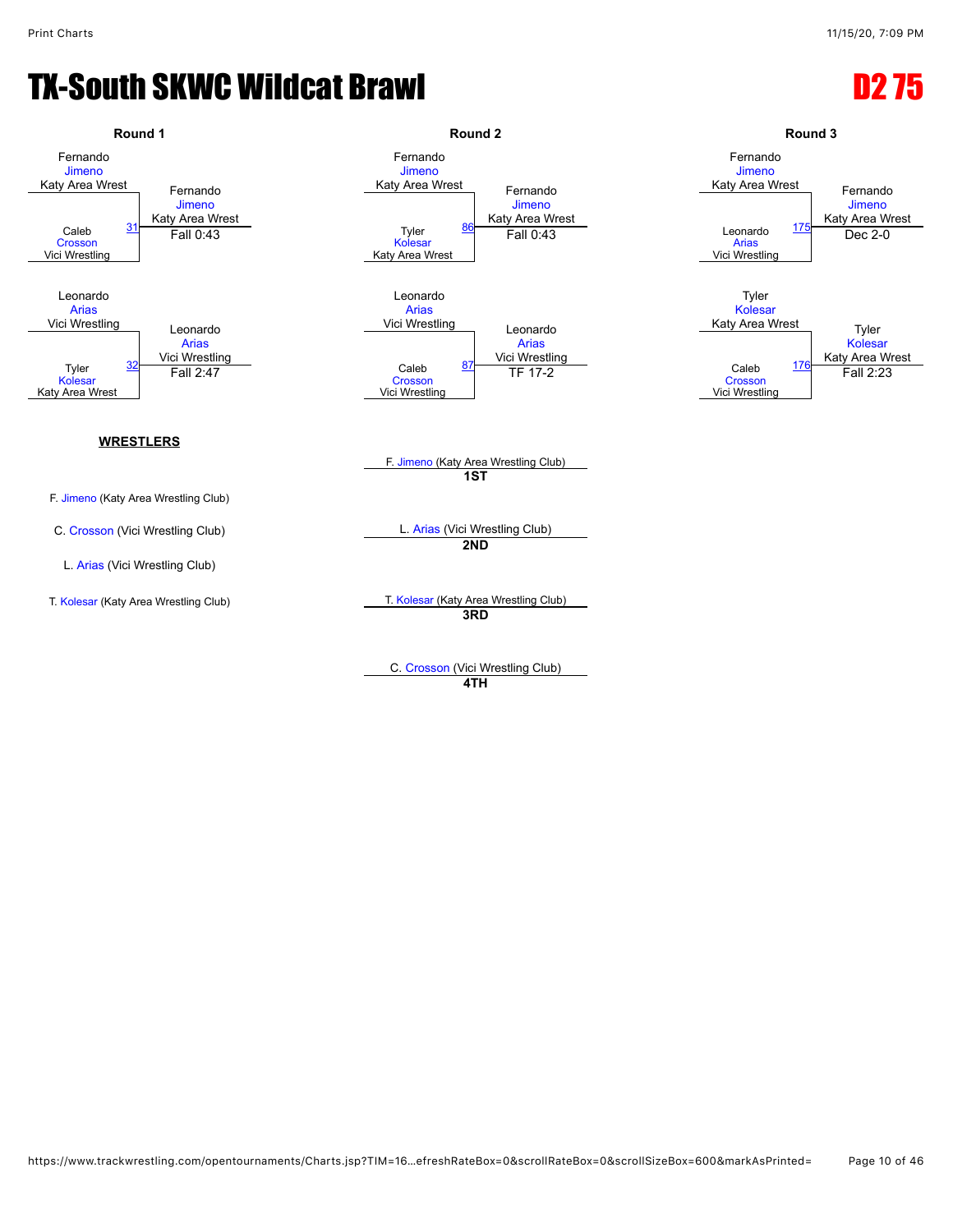#### TX-South SKWC Wildcat Brawl D2 83

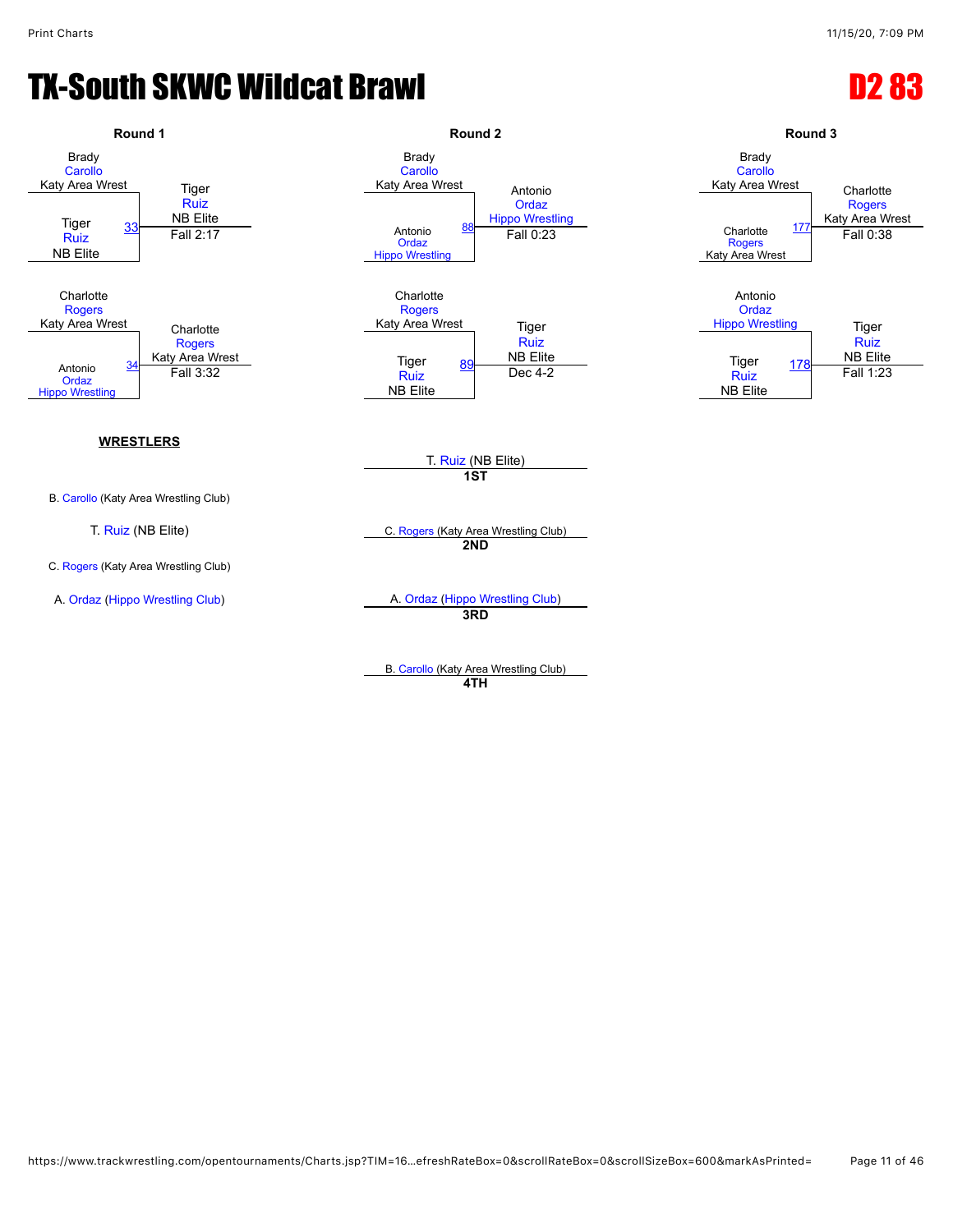### **TX-South SKWC Wildcat Brawl D3 60**



**4TH**

https://www.trackwrestling.com/opentournaments/Charts.jsp?TIM=16…efreshRateBox=0&scrollRateBox=0&scrollSizeBox=600&markAsPrinted= Page 12 of 46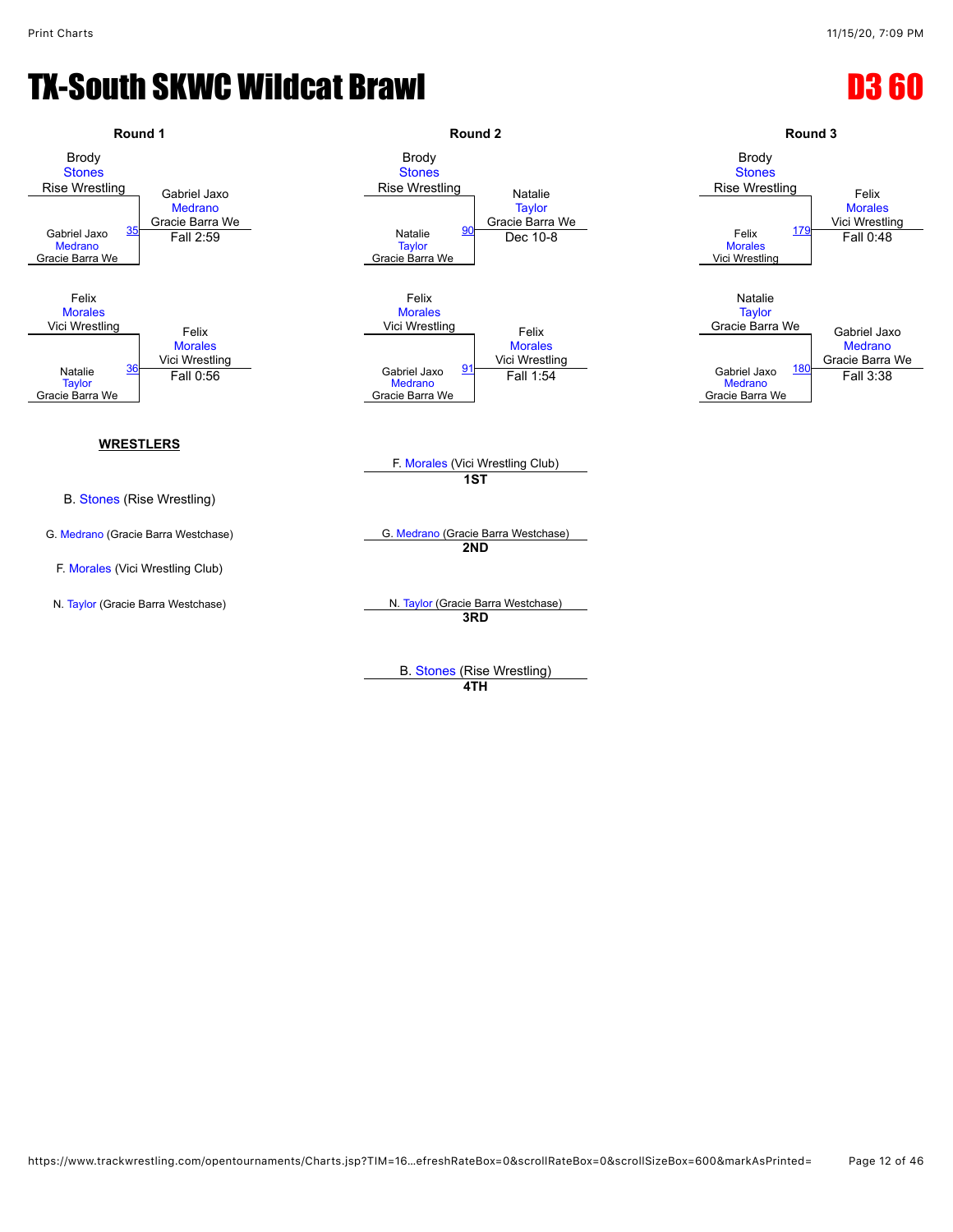# **TX-South SKWC Wildcat Brawl D3 65**

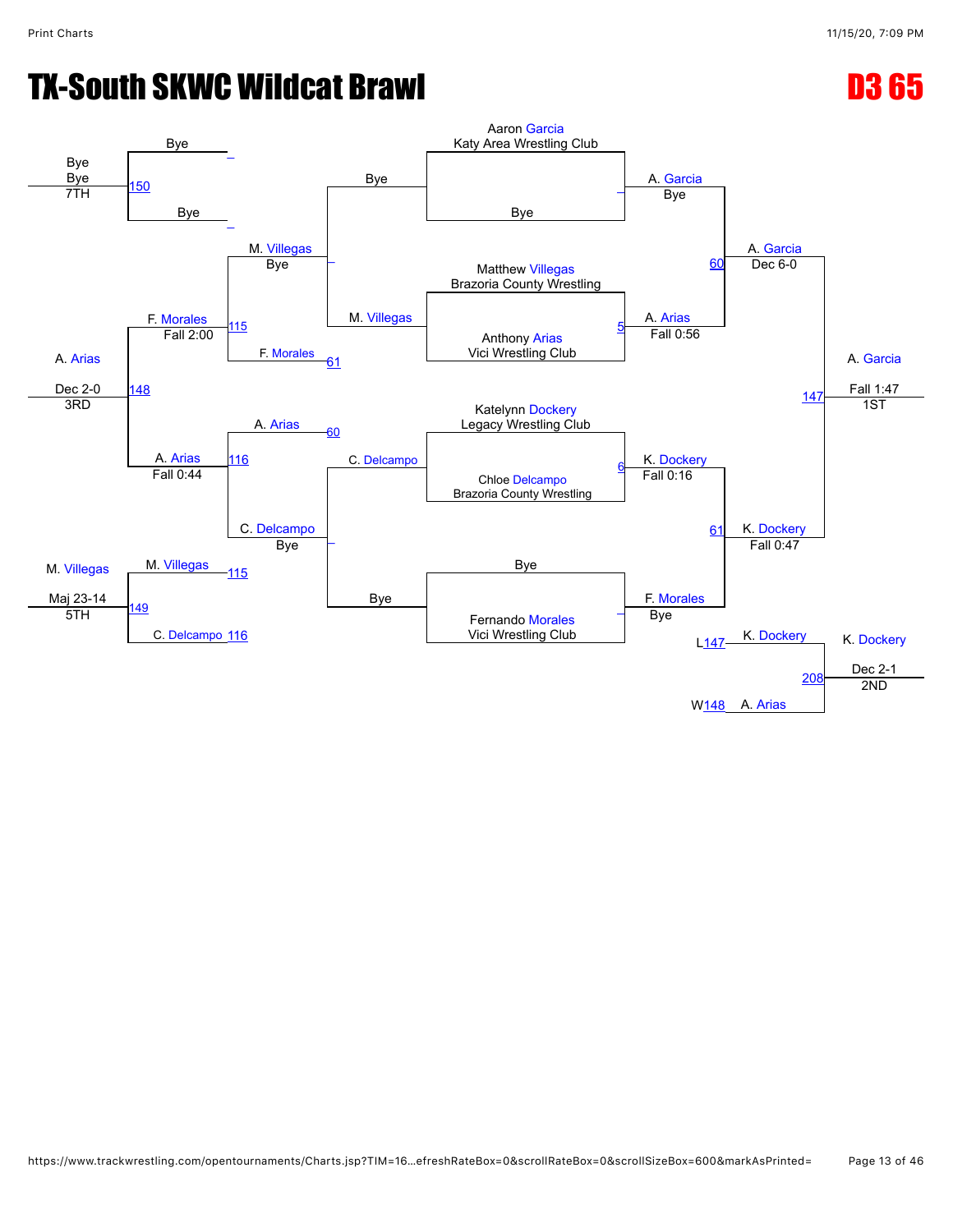# TX-South SKWC Wildcat Brawl D3 70-75

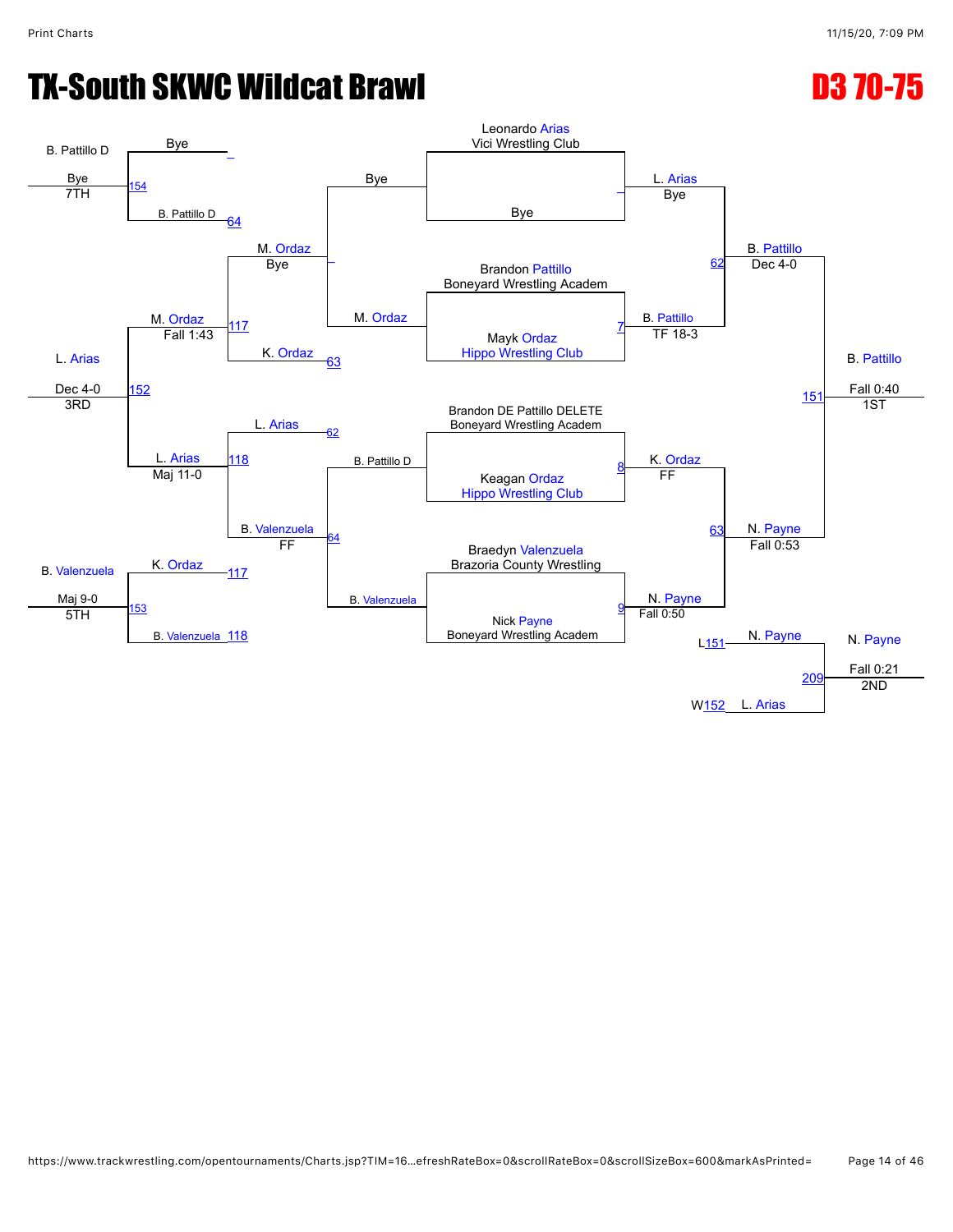# **TX-South SKWC Wildcat Brawl D3 80**

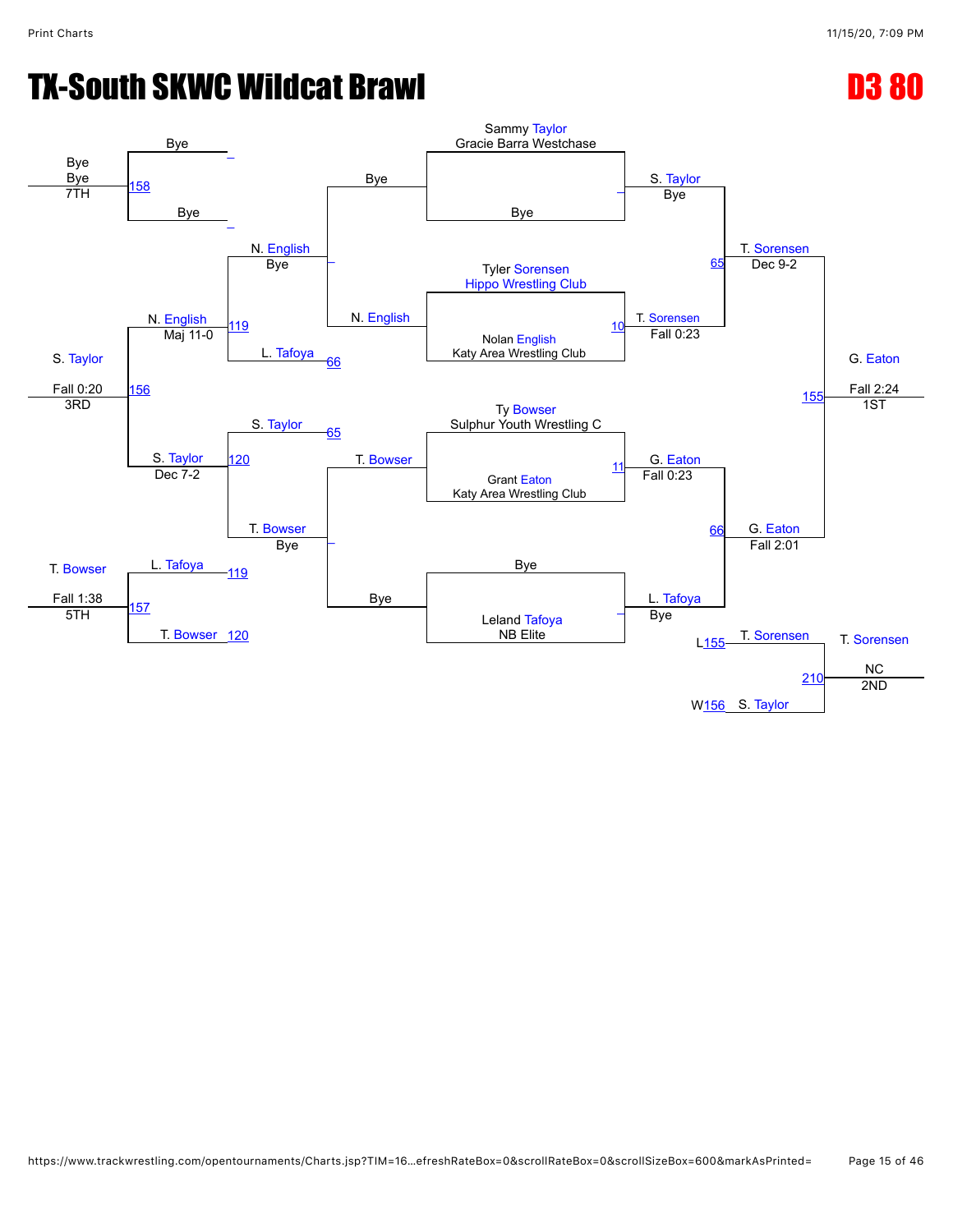#### **TX-South SKWC Wildcat Brawl D3 85**

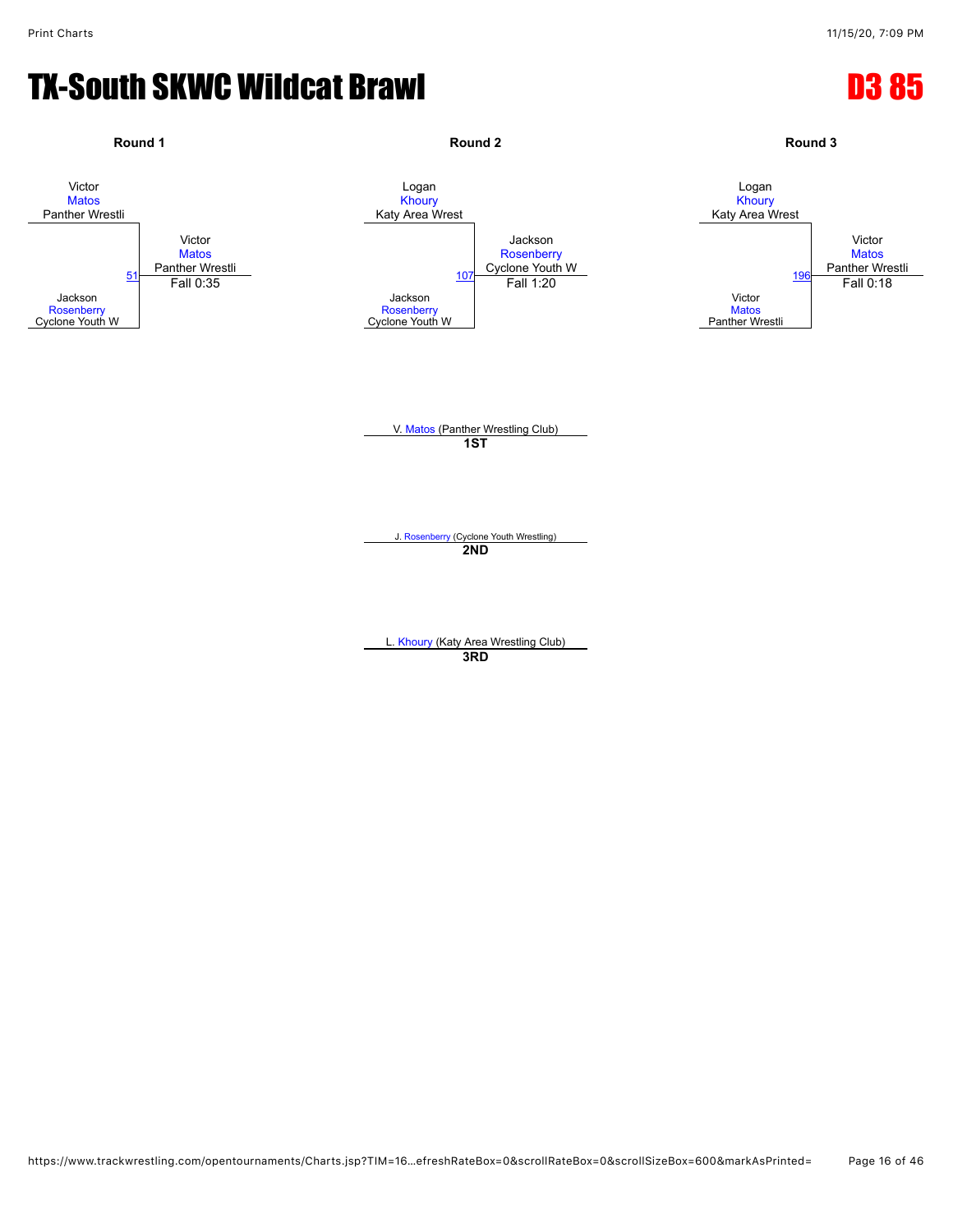# TX-South SKWC Wildcat Brawl D3 90-95

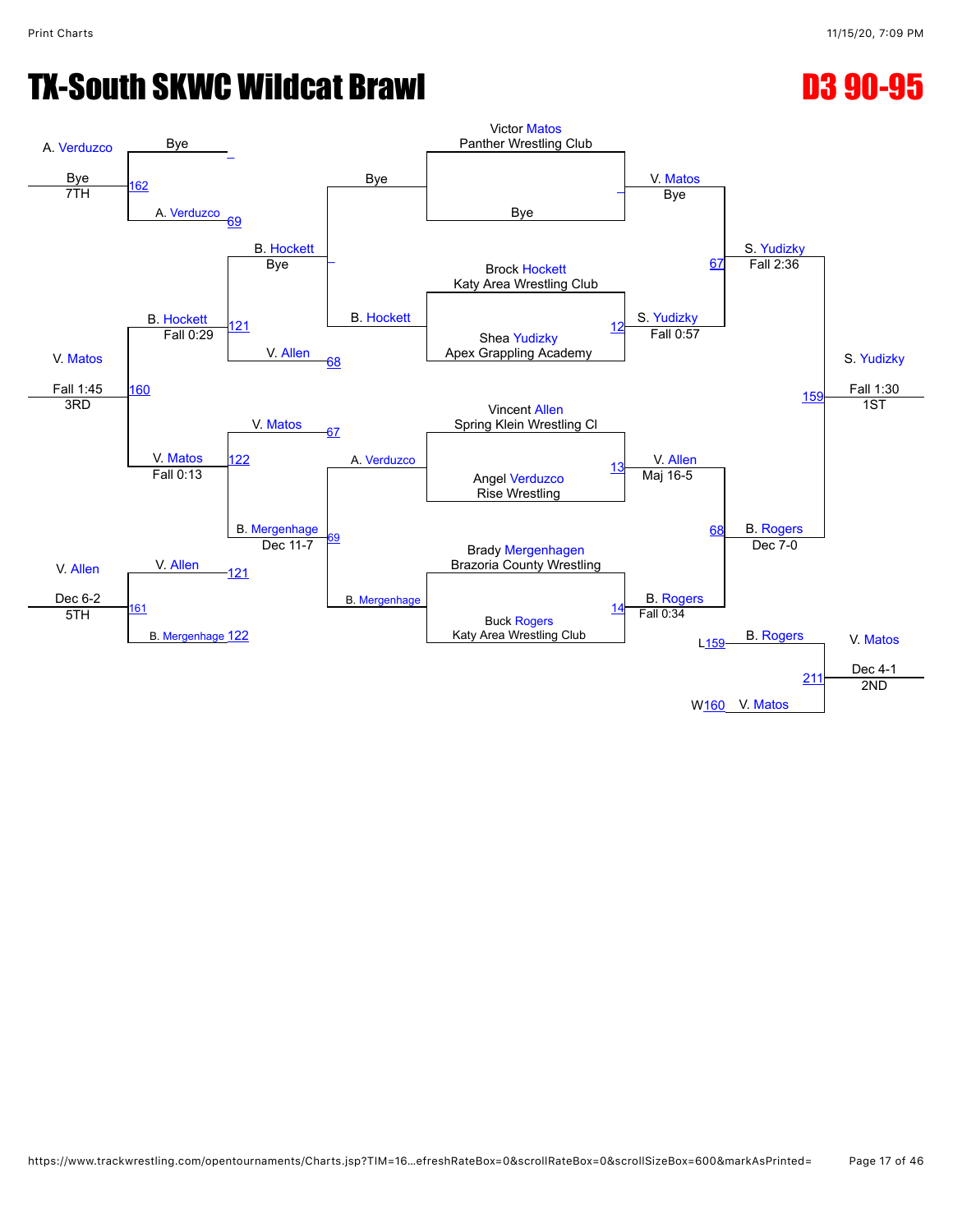#### TX-South SKWC Wildcat Brawl **D3 110-120-135**



**4TH**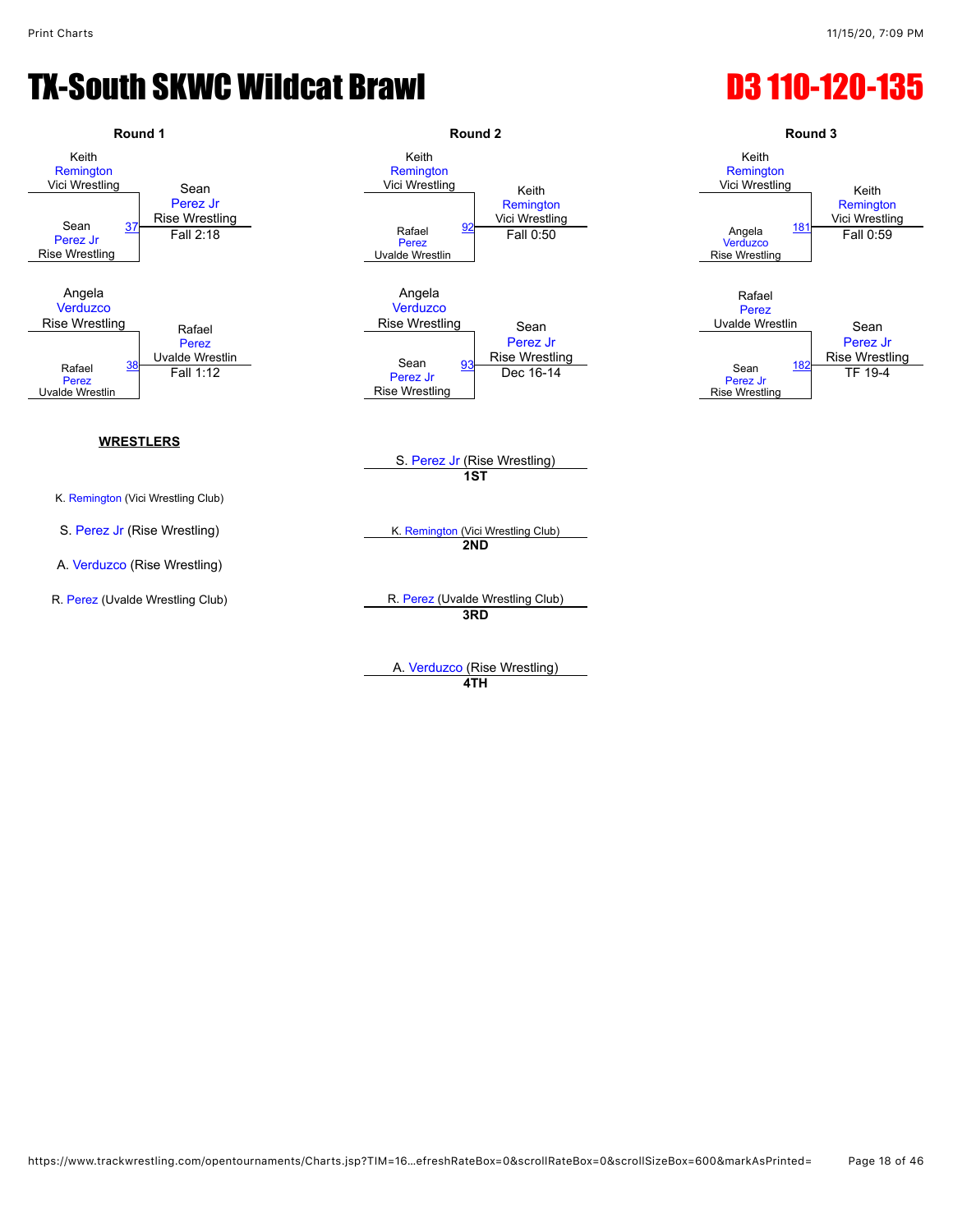#### TX-South SKWC Wildcat Brawl D4 75-80

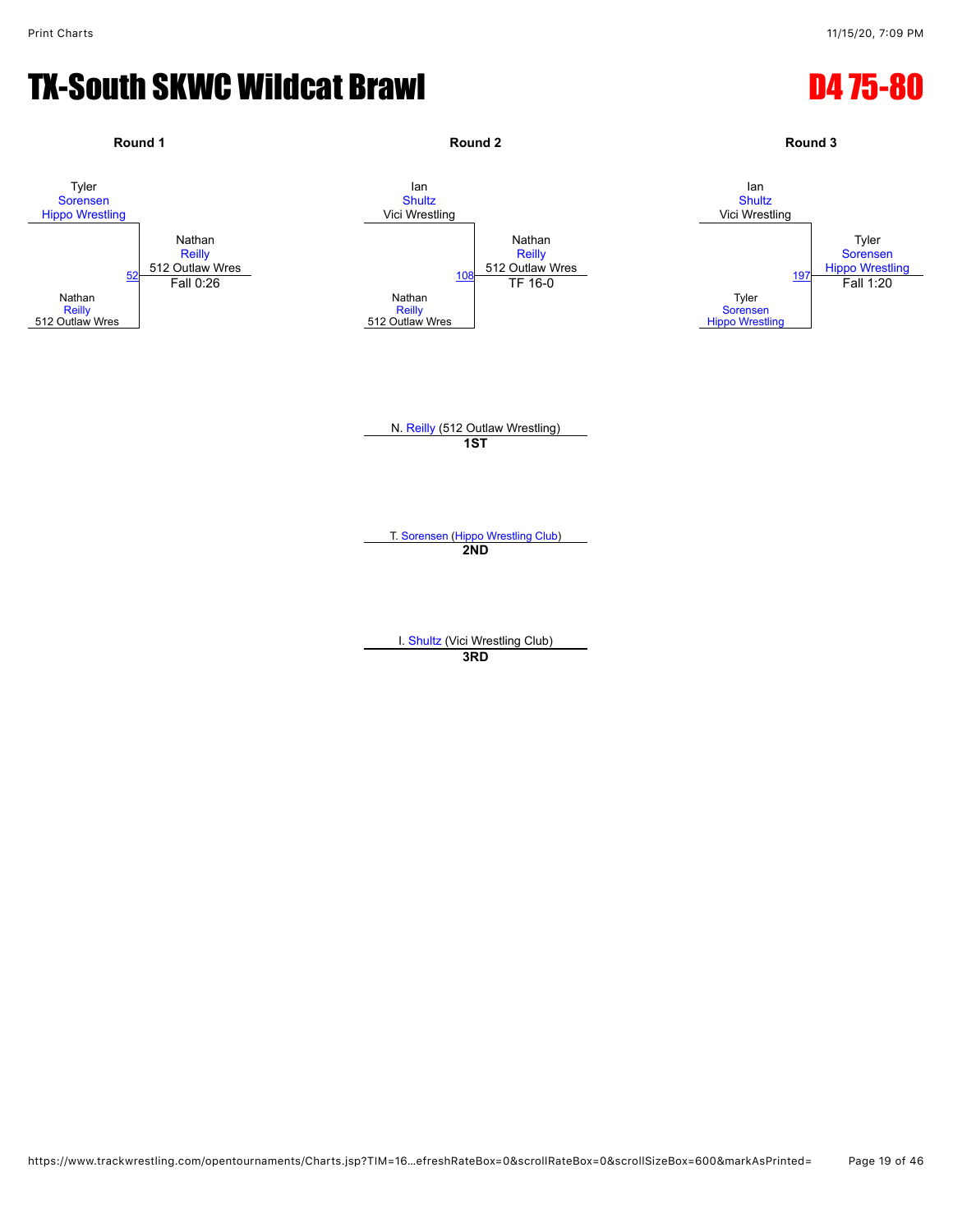#### TX-South SKWC Wildcat Brawl D4 86



V. [Allen](javascript:viewProfile(47969096)) (Spring Klein Wrestling Cl) **4TH**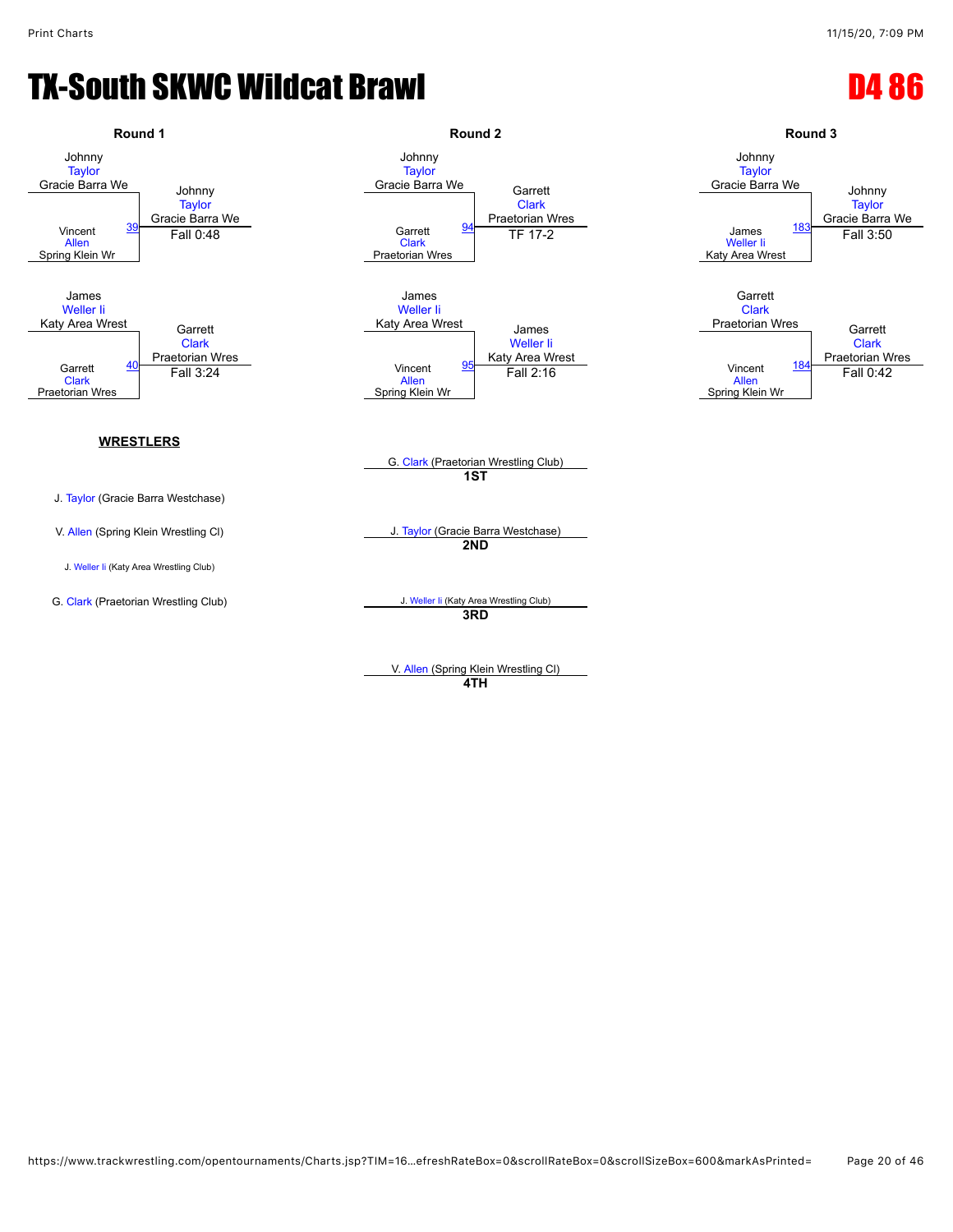### TX-South SKWC Wildcat Brawl D4 92-98



D. [Box](javascript:viewProfile(1552821009)) (Gracie Barra Katy/Babak N)

Apex Grappling Shea [Yudizky](javascript:viewProfile(1168300096)) Apex Grappling  $\frac{96}{96}$  $\frac{96}{96}$  $\frac{96}{96}$  Pall 0:43 Gracie Barra Ka<br>Brandon **[Carrillo](javascript:viewProfile(65257135))** Spring Klein Wr  $\frac{97}{2}$  $\frac{97}{2}$  $\frac{97}{2}$  Brandon<br>  $\frac{97}{2}$  Brandon



Spring Klein Wr

B. [Carrillo](javascript:viewProfile(65257135)) (Spring Klein Wrestling Cl) **1ST**

B. [Carrillo](javascript:viewProfile(65257135)) (Spring Klein Wrestling Cl) S. [Yudizky](javascript:viewProfile(1168300096)) (Apex Grappling Academy) **2ND**

C. [Rodriguez](javascript:viewProfile(1008587009)) (Uvalde Wrestling Club) D. [Box](javascript:viewProfile(1552821009)) (Gracie Barra Katy/Babak N) **3RD**

> C. [Rodriguez](javascript:viewProfile(1008587009)) (Uvalde Wrestling Club) **4TH**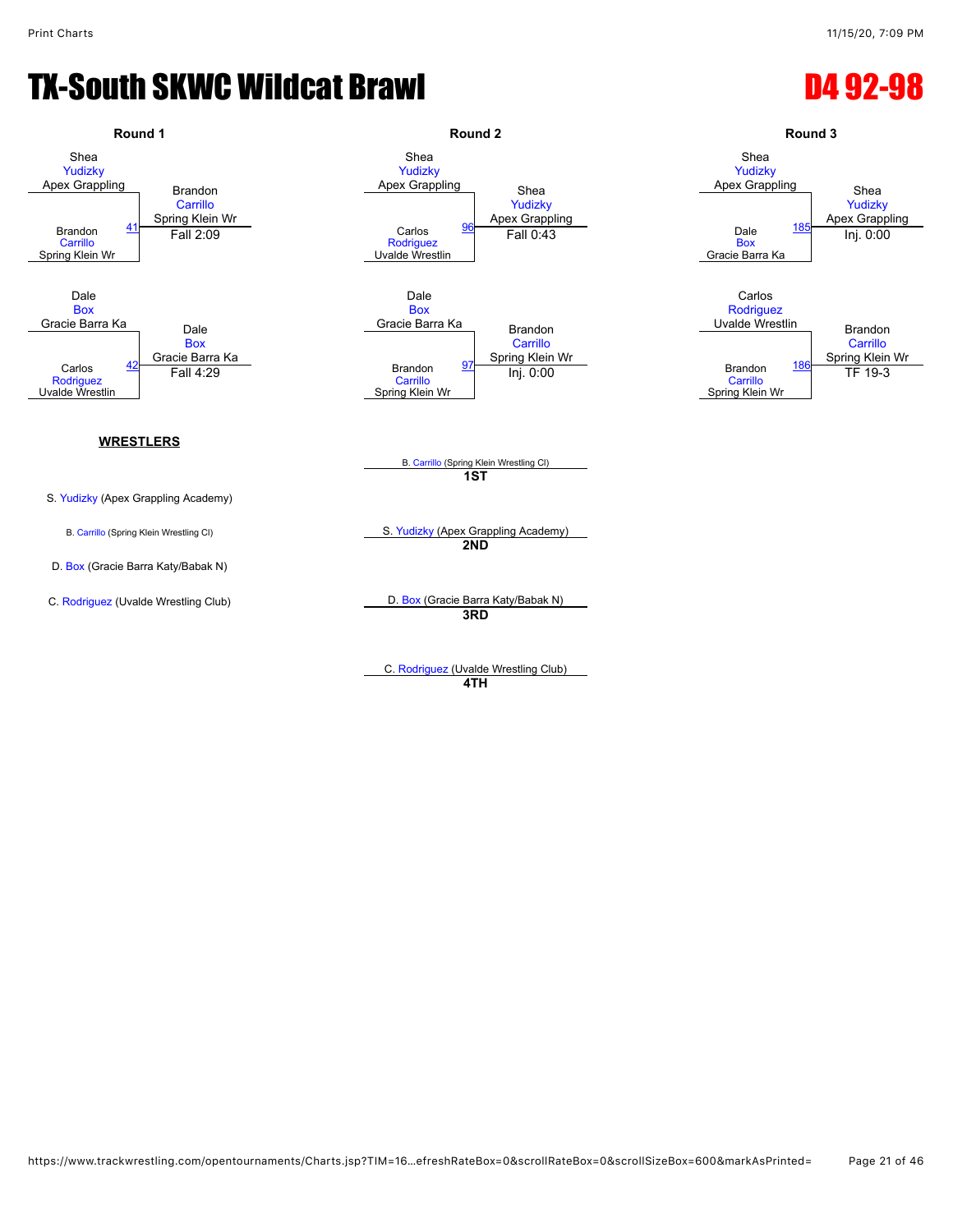# TX-South SKWC Wildcat Brawl D4 106

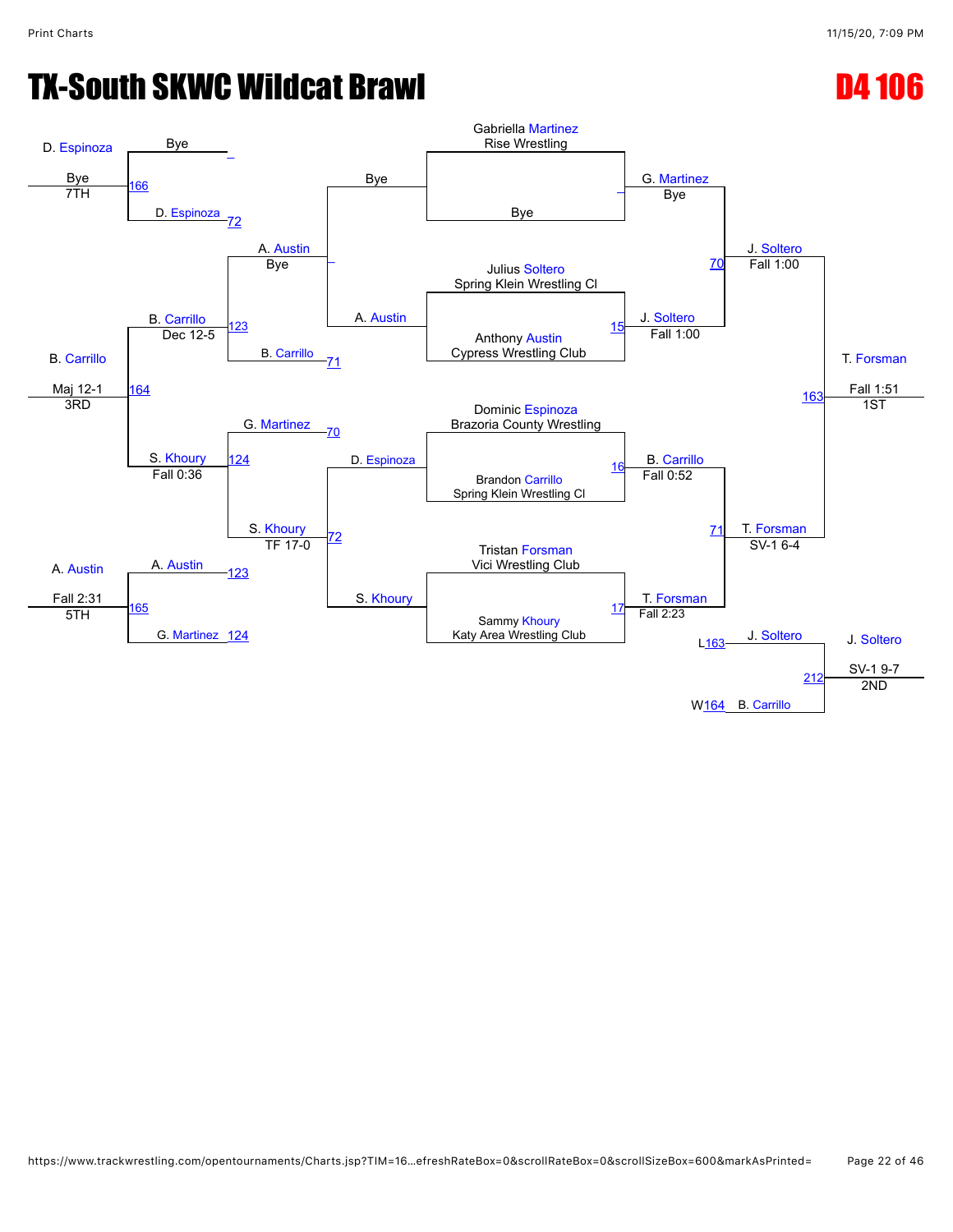# **TX-South SKWC Wildcat Brawl D4 113**

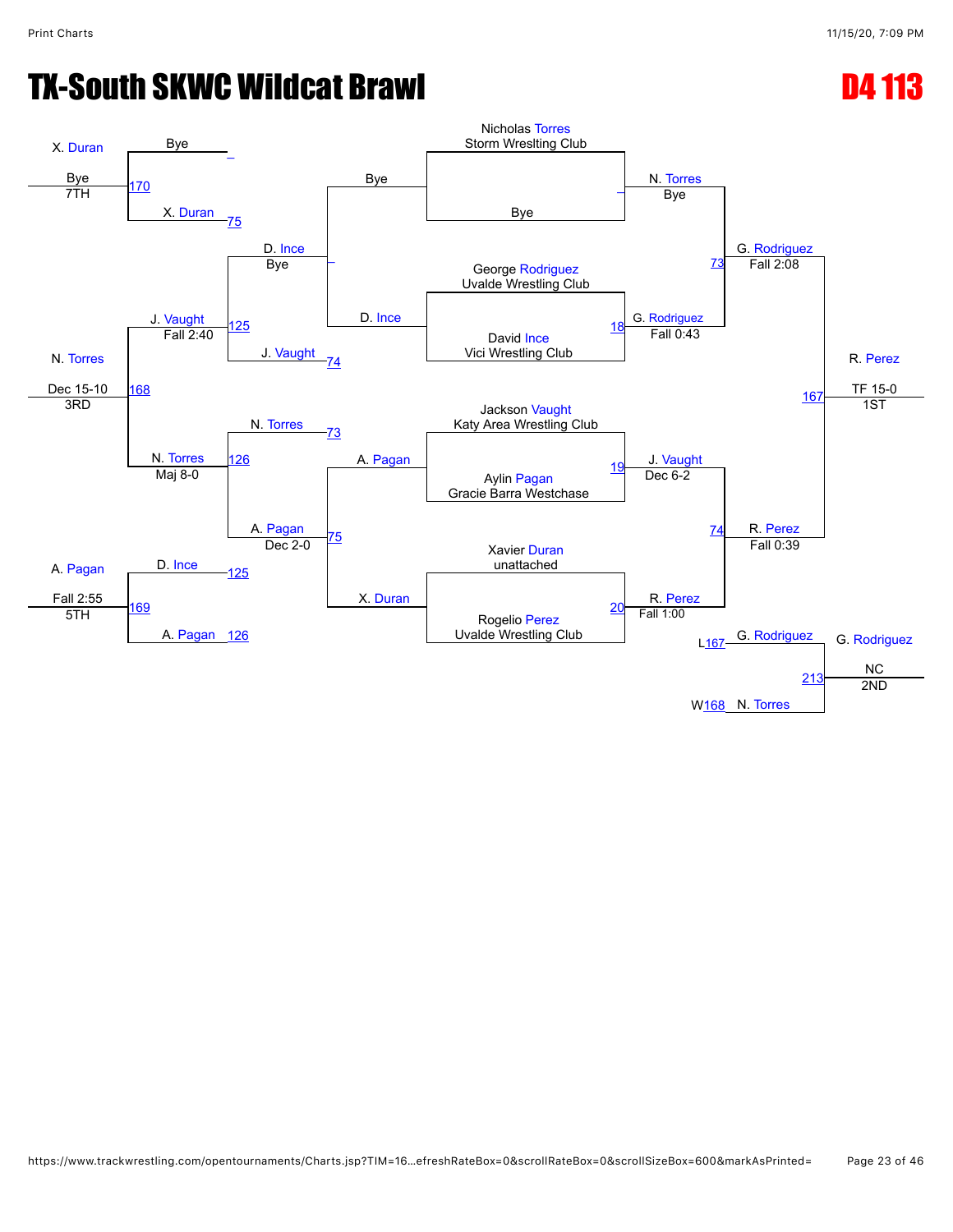# TX-South SKWC Wildcat Brawl D4 120-126

#### **Round 1** Makaio [Rogers](javascript:viewProfile(185098135)) Vici Wrestling Cayden [Miller](javascript:viewProfile(32284071)) Katy Area Wrest Bodhi [Trahan](javascript:viewProfile(1301055009)) Sulphur Youth W Logan [Soileau](javascript:viewProfile(1037182009)) Cayden 23 Katy Area Wrest Cayden 24 Cyclone Youth W M V. [Echavarry](javascript:viewProfile(616783132)) (Gracie Barra Westchase)<br>
Miller TF 17-1 Soileau Fall 2:09 Tan 18T **[Miller](javascript:viewProfile(32284071))** Katy Area Wrest  $TF$  17-1 **[Soileau](javascript:viewProfile(1037182009))** Cyclone Youth W Extra Millet Logan [24](javascript:openBoutSheet(2,) **Julie 12:09**<br>TF 17-1 Soileau Fall 2:09 **1ST Round 2** Vincent **[Echavarry](javascript:viewProfile(616783132))** Gracie Barra We Vincent **[Echavarry](javascript:viewProfile(616783132)) Gracie Barra We**<br> **Replace 7.2**<br> **Bodhi** Makaio [Rogers](javascript:viewProfile(185098135)) Vici Wrestling Makaio [Rogers](javascript:viewProfile(185098135))<br>Vici Wrestling Logan T8 Gracie Barra We (Cyclone Youth Wrestling Vici Wrestling Vici Wrestling Microsoft L. [Soileau](javascript:viewProfile(1037182009)) (Cyclone Youth Wrestling)<br>Soileau (Cyclone Youth Wrestling) Dec 7-2 **[Soileau](javascript:viewProfile(1037182009))** Cyclone Youth W [Trahan](javascript:viewProfile(1301055009)) Sulphur Youth W [79](javascript:openBoutSheet(4,) Dec 7-2 Fall 4:13 **2ND Round 3** Vincent **[Echavarry](javascript:viewProfile(616783132))** Gracie Barra We Vincent **[Echavarry](javascript:viewProfile(616783132))** Gracie Barra We Cayden [Miller](javascript:viewProfile(32284071)) Katy Area Wrest Logan [Soileau](javascript:viewProfile(1037182009))<br>Cyclone Youth W Podhi and the Same Youth W Cyclone Youth W C. [Miller](javascript:viewProfile(32284071)) (Katy Area Wrestling Club)<br>Trahan 129 Fall 1:18 Soileau Soileau Dec 4-2 [Trahan](javascript:viewProfile(1301055009)) Sulphur Youth W [129](javascript:openBoutSheet(5,) Chacle Barria We Logan [Soileau](javascript:viewProfile(1037182009)) Cyclone Youth W External Accounts Fall 1:18 **Fall 1:18 Container Sole and Accounts Containers 3RD**<br>
Fall 1:18 **3RD Round 4** Vincent **[Echavarry](javascript:viewProfile(616783132))** Gracie Barra We Vincent **[Echavarry](javascript:viewProfile(616783132))** Gracie Barra We Makaio [Rogers](javascript:viewProfile(185098135)) Vici Wrestling Logan [Soileau](javascript:viewProfile(1037182009))<br>Cyclone Youth W Cayden 135 Gracie Barra We Logan Logan 136 Cyclone Youth W M. [Rogers](javascript:viewProfile(185098135)) (Vici Wrestling Club)<br>
Miller Fall 2:44 Soileau Fall 2:56 4TH [Miller](javascript:viewProfile(32284071)) Katy Area Wrest Logan **[Soileau](javascript:viewProfile(1037182009))** Cyclone Youth W [136](javascript:openBoutSheet(8,) Fall 2:44 Fall 2:56 **4TH Round 5** Vincent **[Echavarry](javascript:viewProfile(616783132))** Gracie Barra We Vincent **[Echavarry](javascript:viewProfile(616783132))** [202](javascript:openBoutSheet(9,) Gracie Barra We<br>
Foll 3:59 Cayden **[Miller](javascript:viewProfile(32284071))** Katy Area Wrest Cayden **[Miller](javascript:viewProfile(32284071))** Makaio 202 Gracie Barra We **Area Mercie Barra We Area B. [Trahan](javascript:viewProfile(1301055009)) (Sulphur Youth Wrestling C)**<br>Rogers **Fall 3:58** Fall D:53 Frahan Trahan Fall 0:53 Fall D:53 **5TH [Rogers](javascript:viewProfile(185098135))** Vici Wrestling [Trahan](javascript:viewProfile(1301055009)) Sulphur Youth W [203](javascript:openBoutSheet(10,) Fall 3:58 Fall 0:53 **5TH**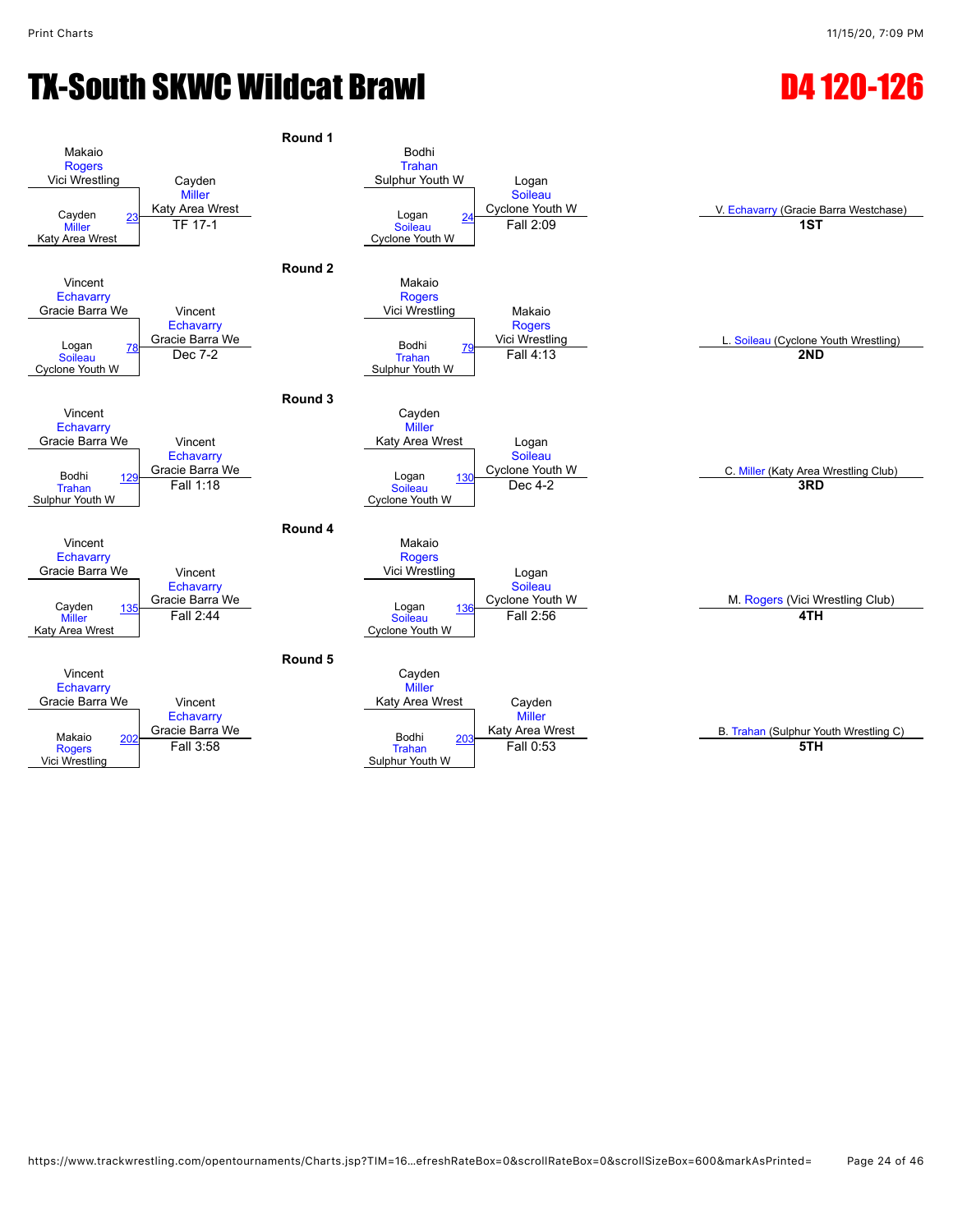### TX-South SKWC Wildcat Brawl D4 140-150

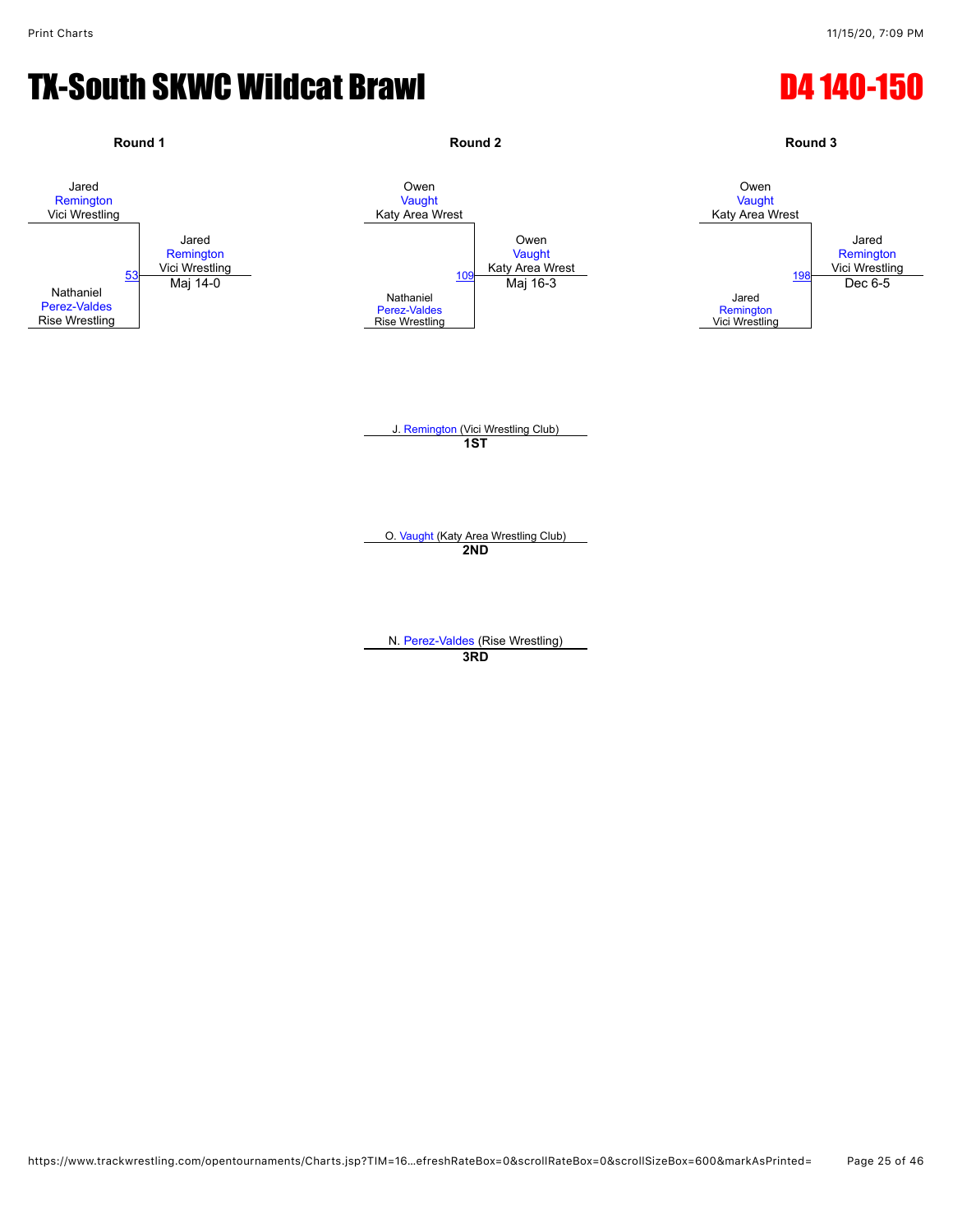### **TX-South SKWC Wildcat Brawl D5 106-113**



**4TH**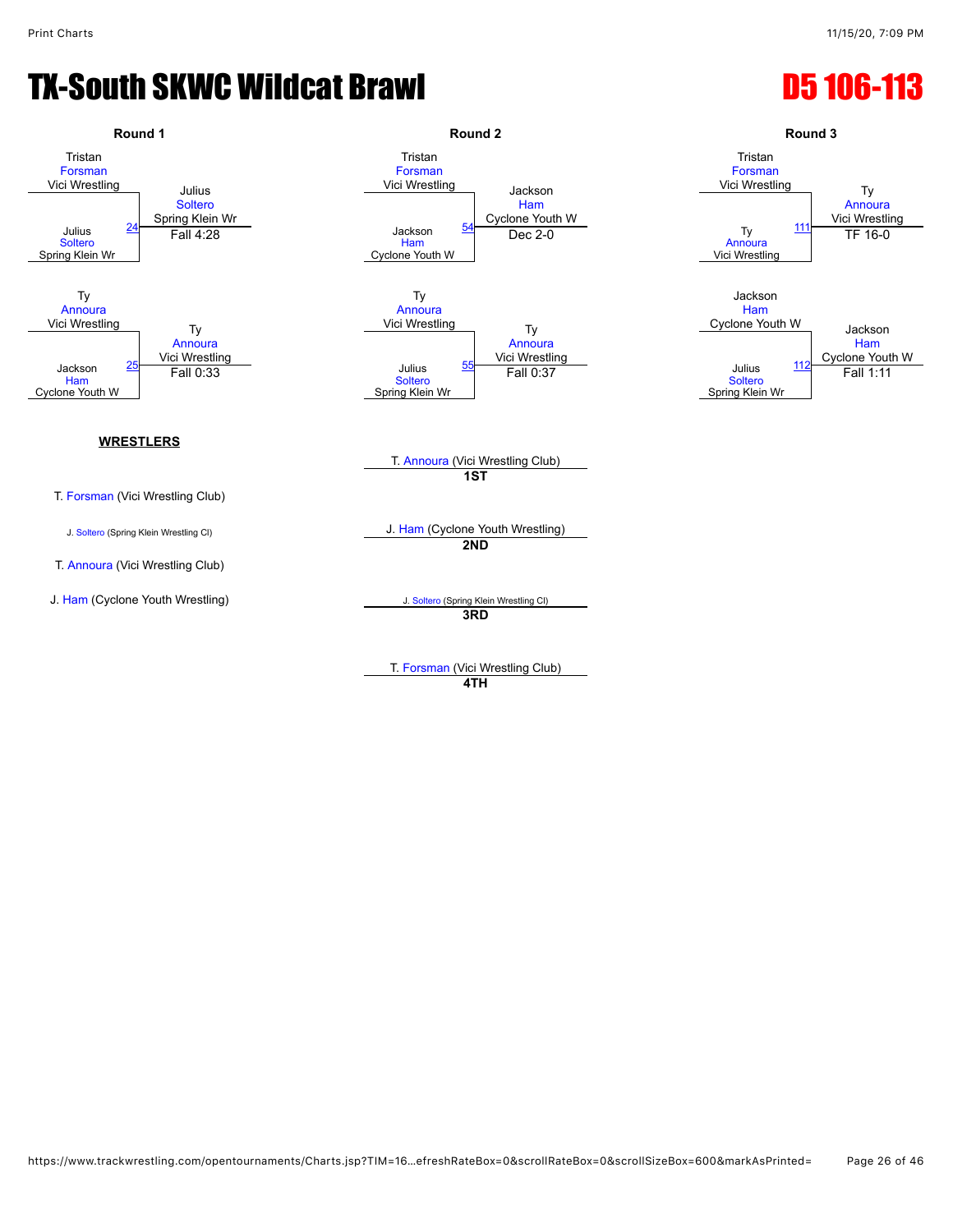### TX-South SKWC Wildcat Brawl D5 126-138

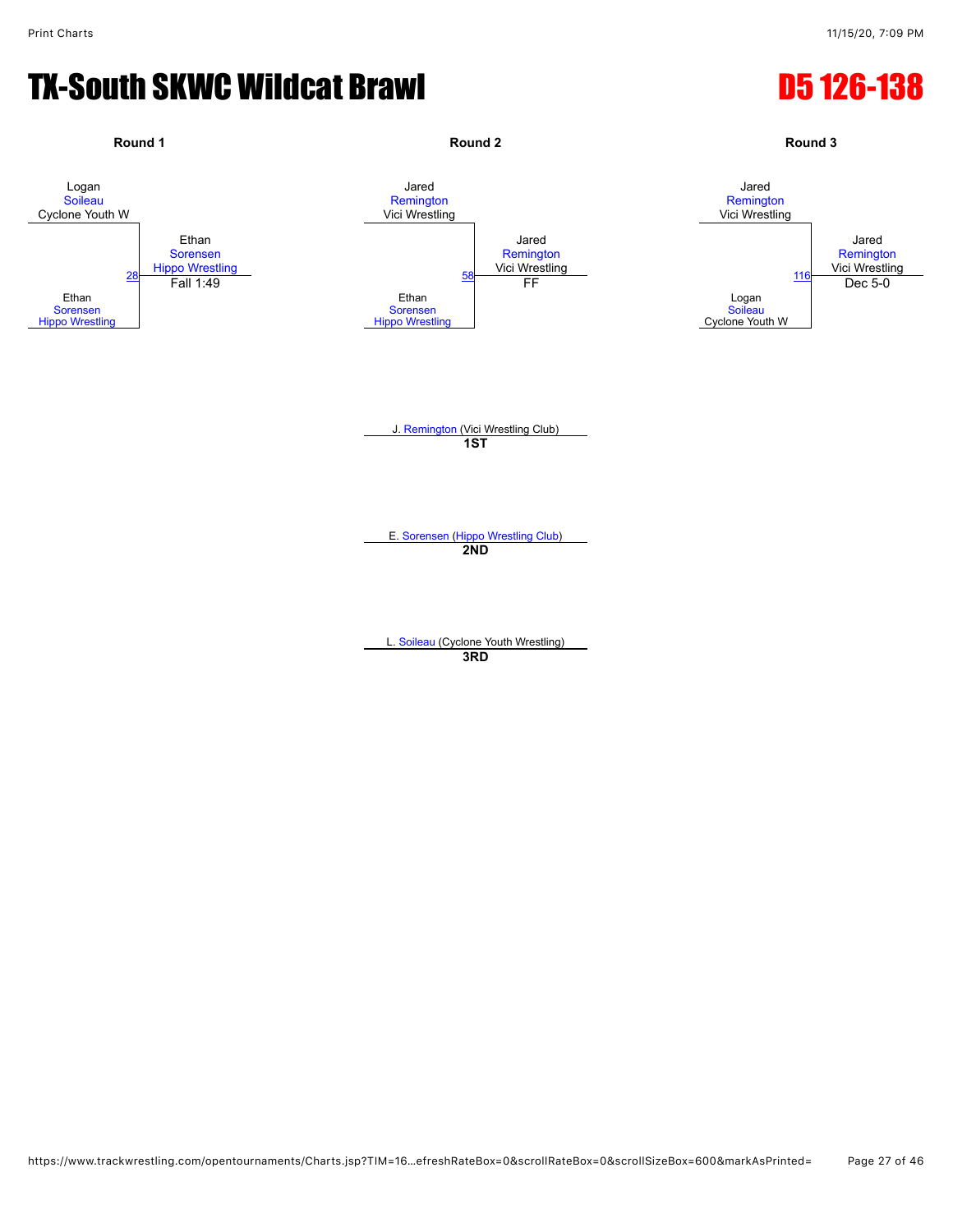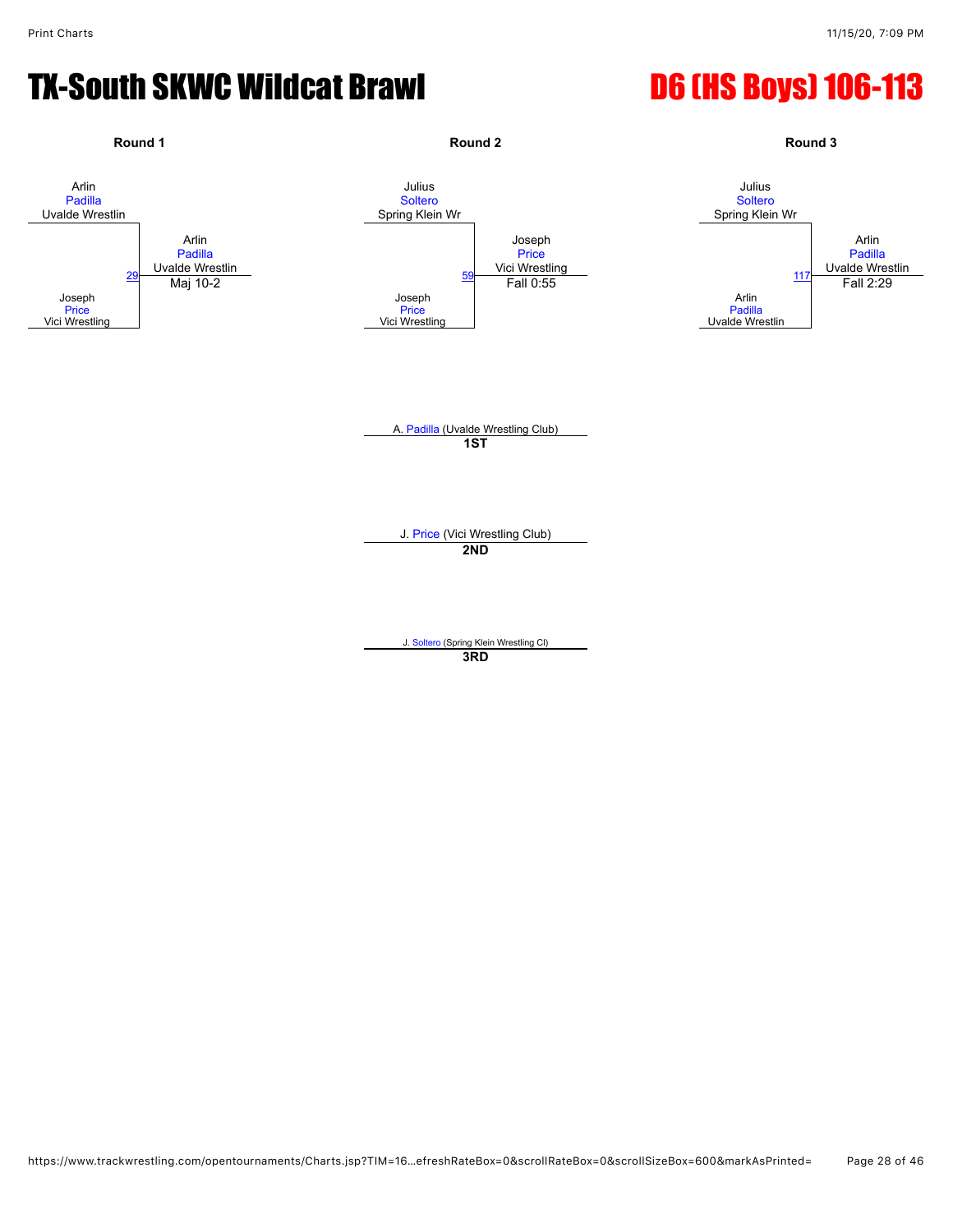![](_page_28_Figure_3.jpeg)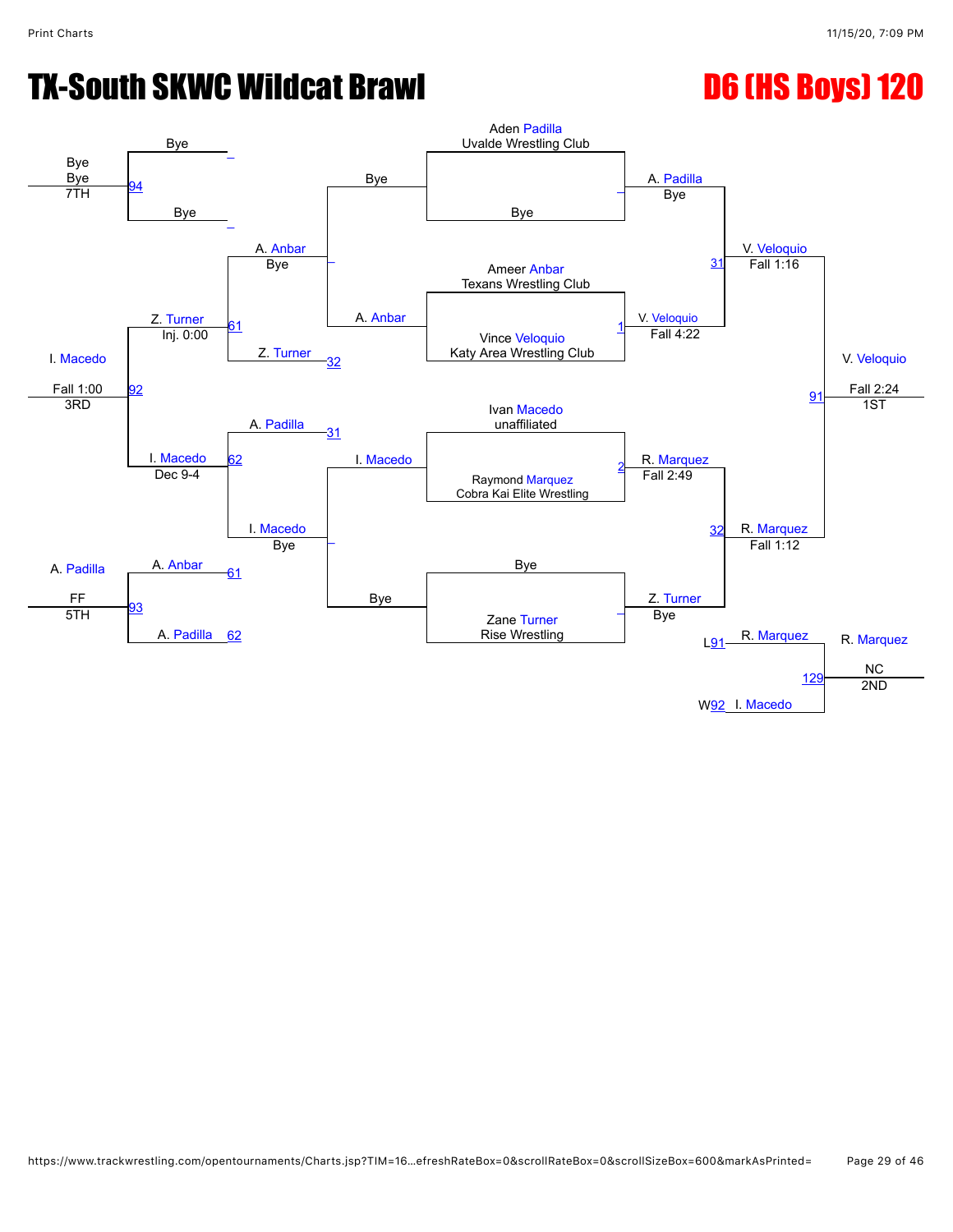![](_page_29_Figure_4.jpeg)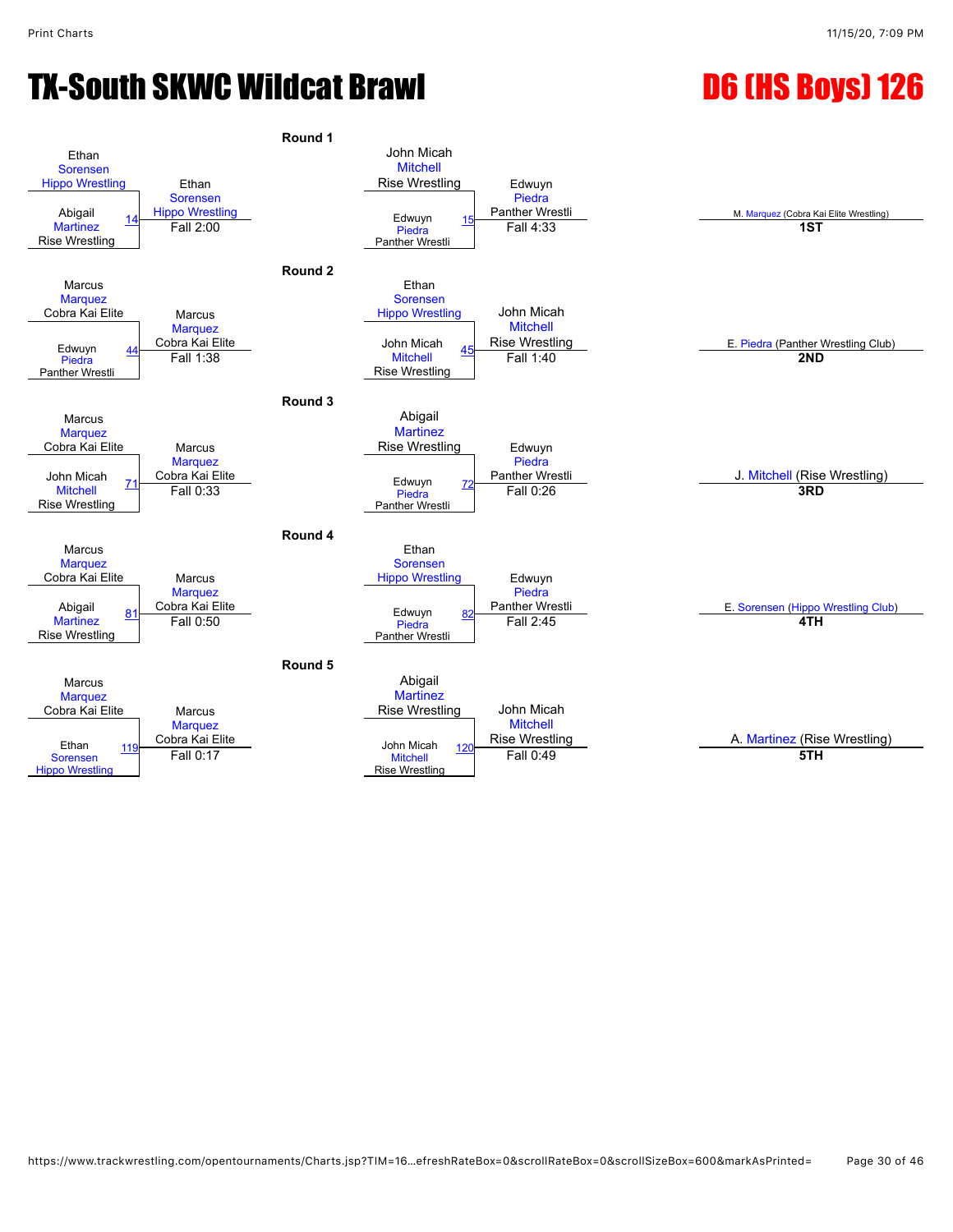![](_page_30_Figure_3.jpeg)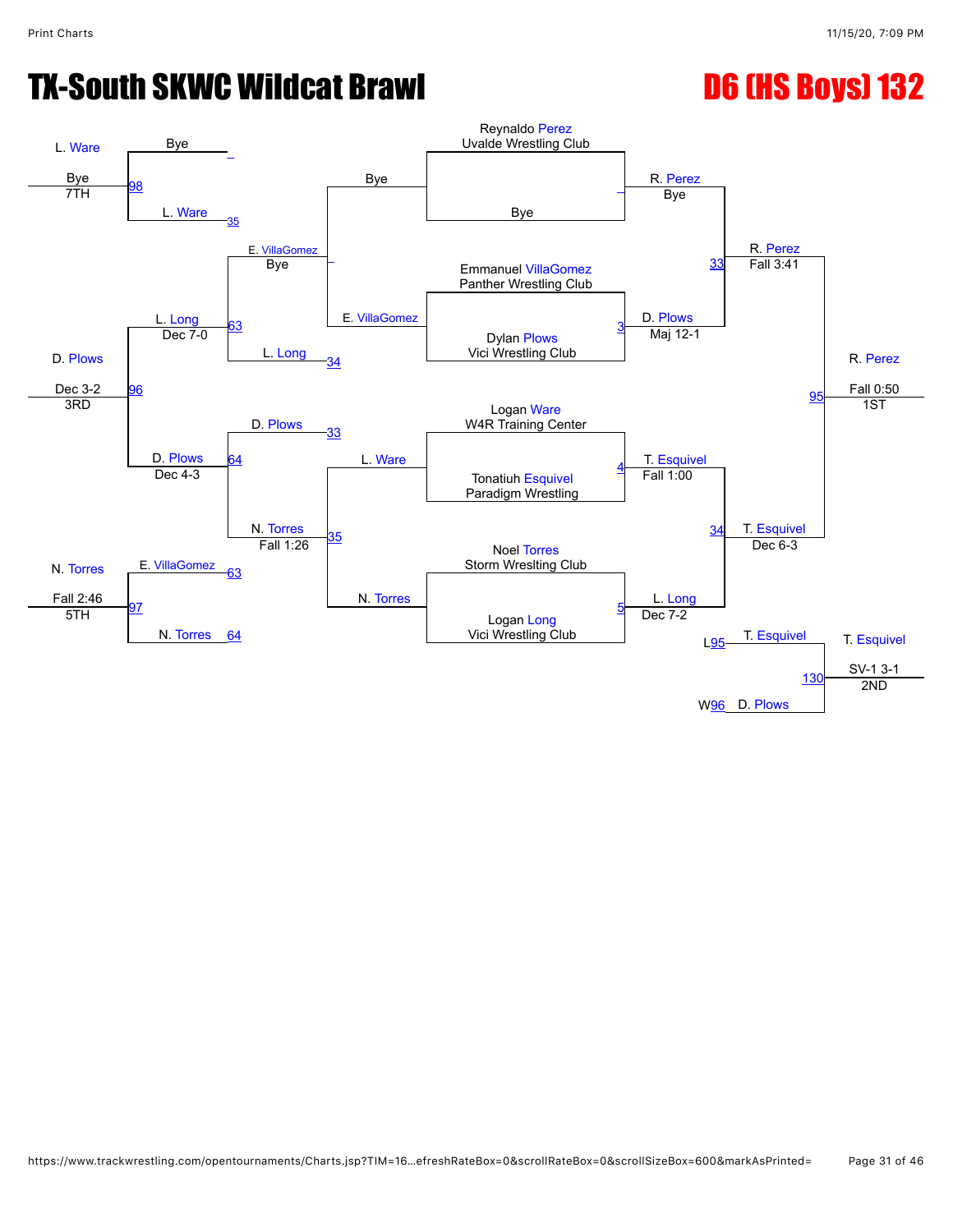![](_page_31_Figure_3.jpeg)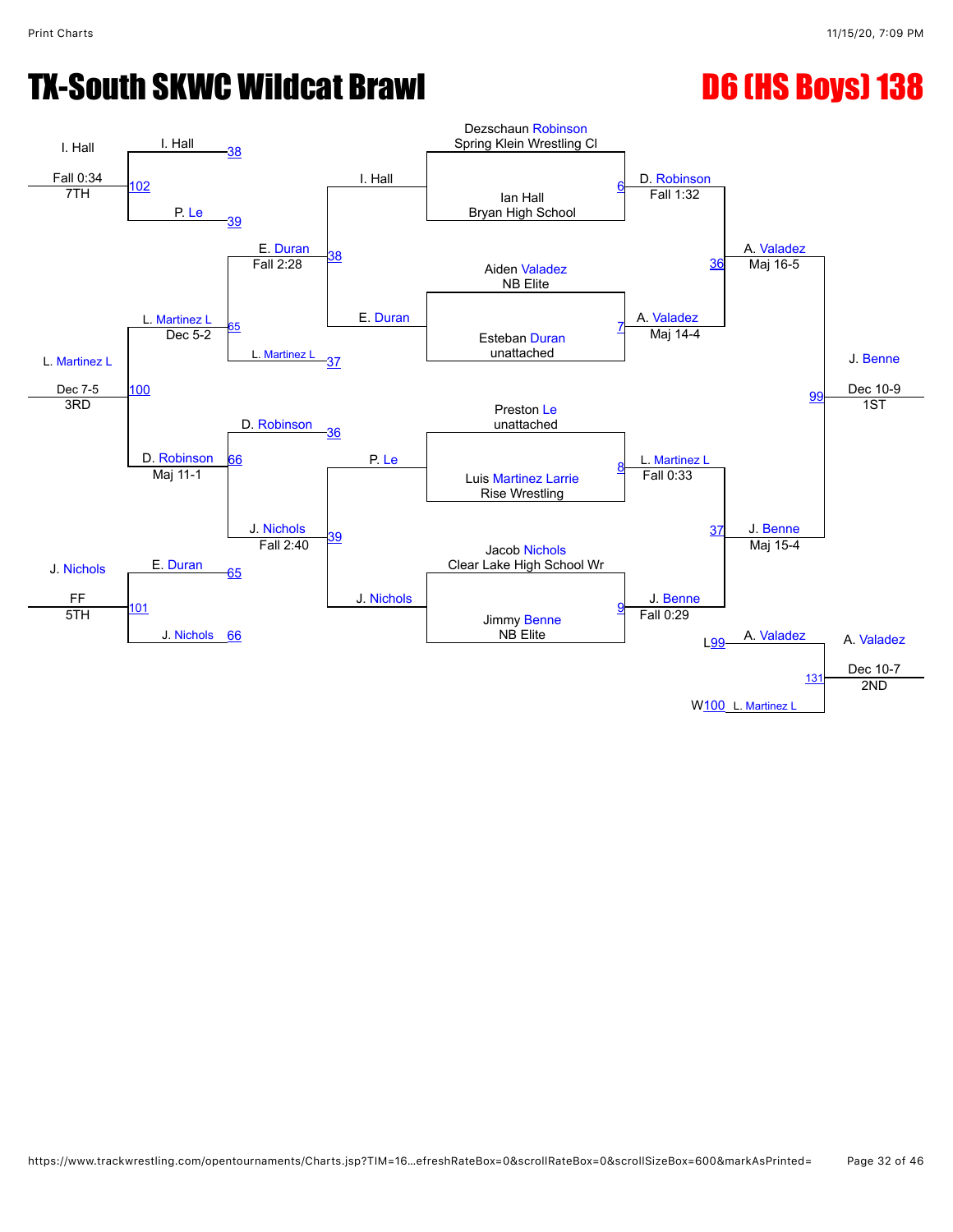![](_page_32_Figure_4.jpeg)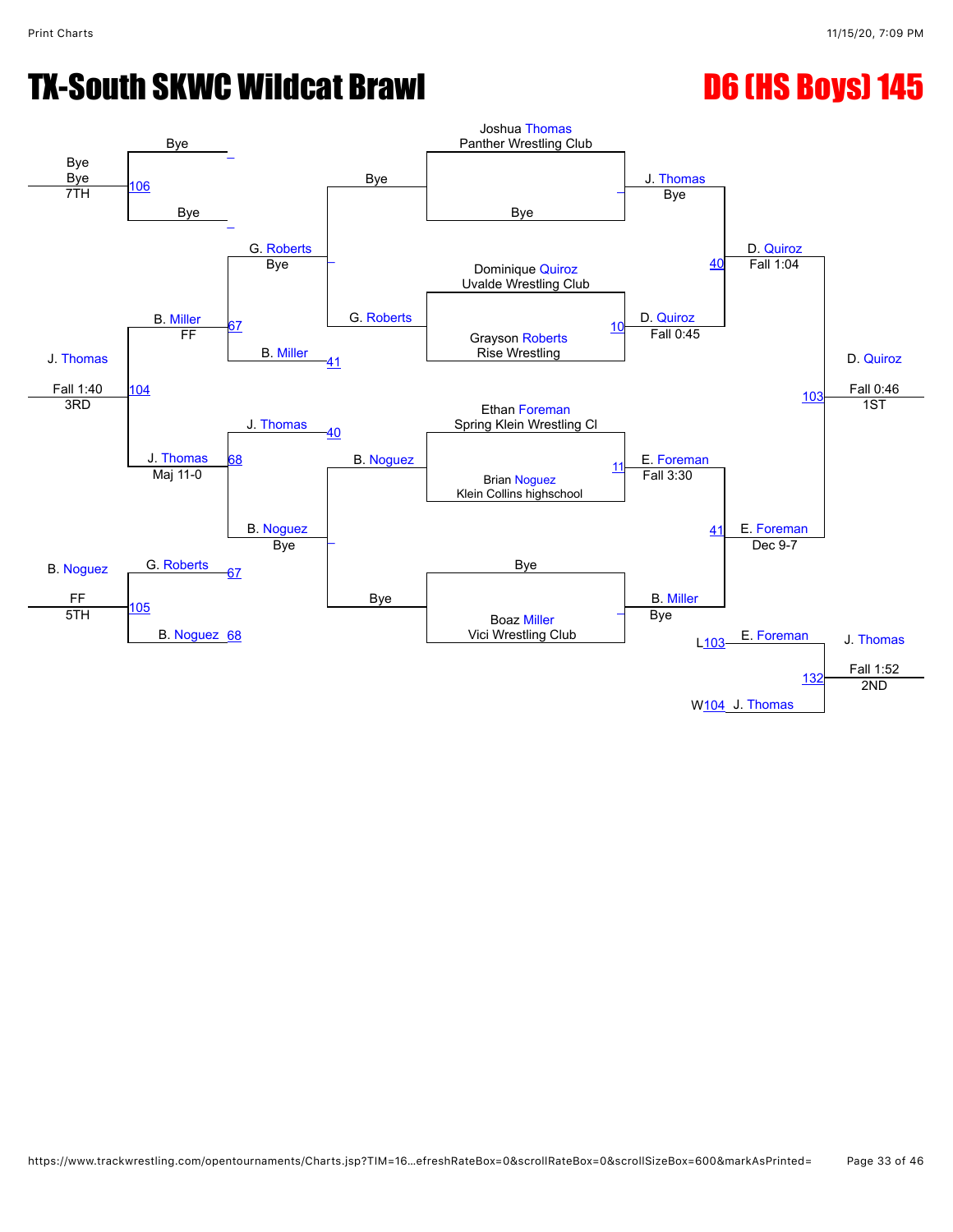![](_page_33_Figure_4.jpeg)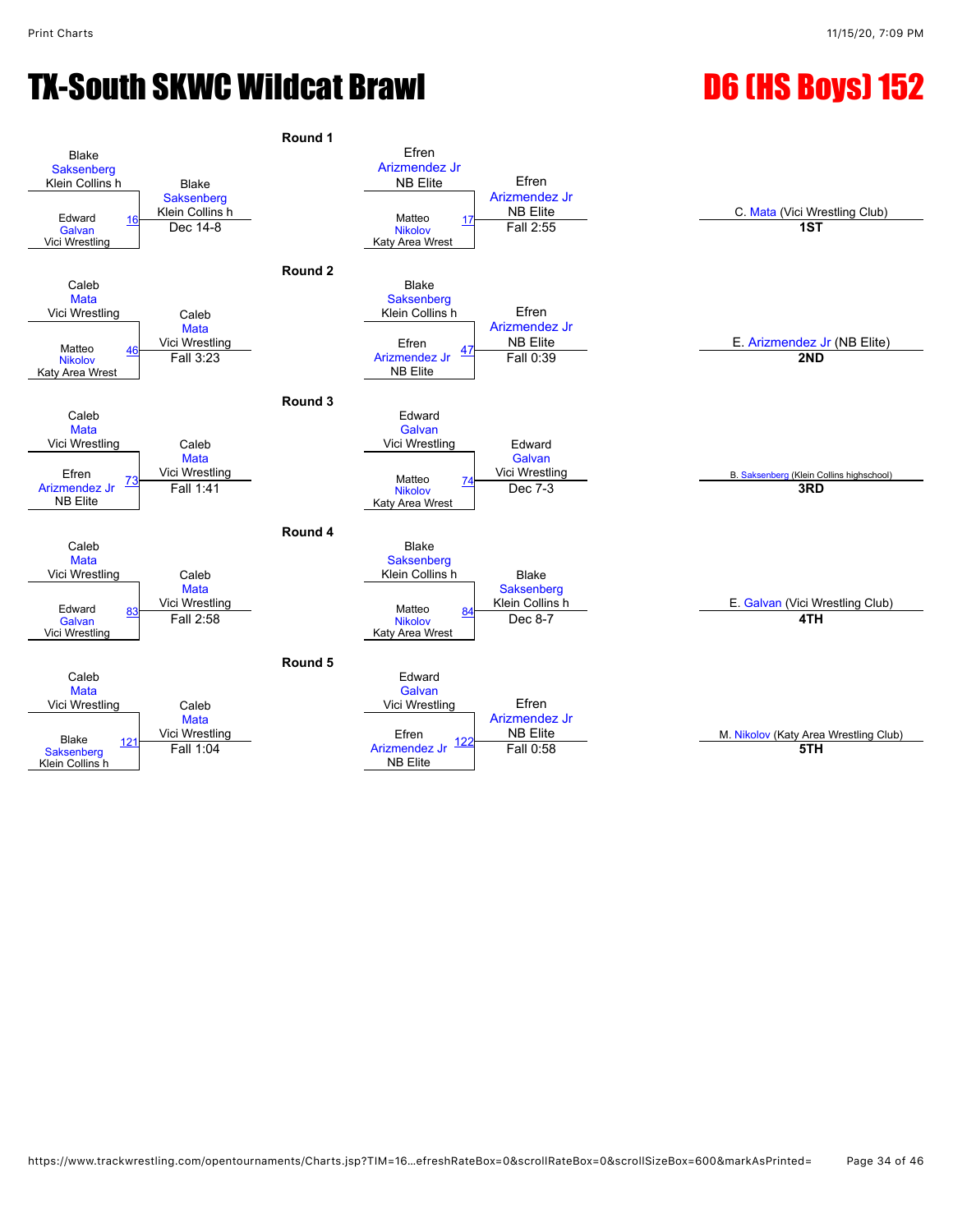![](_page_34_Figure_4.jpeg)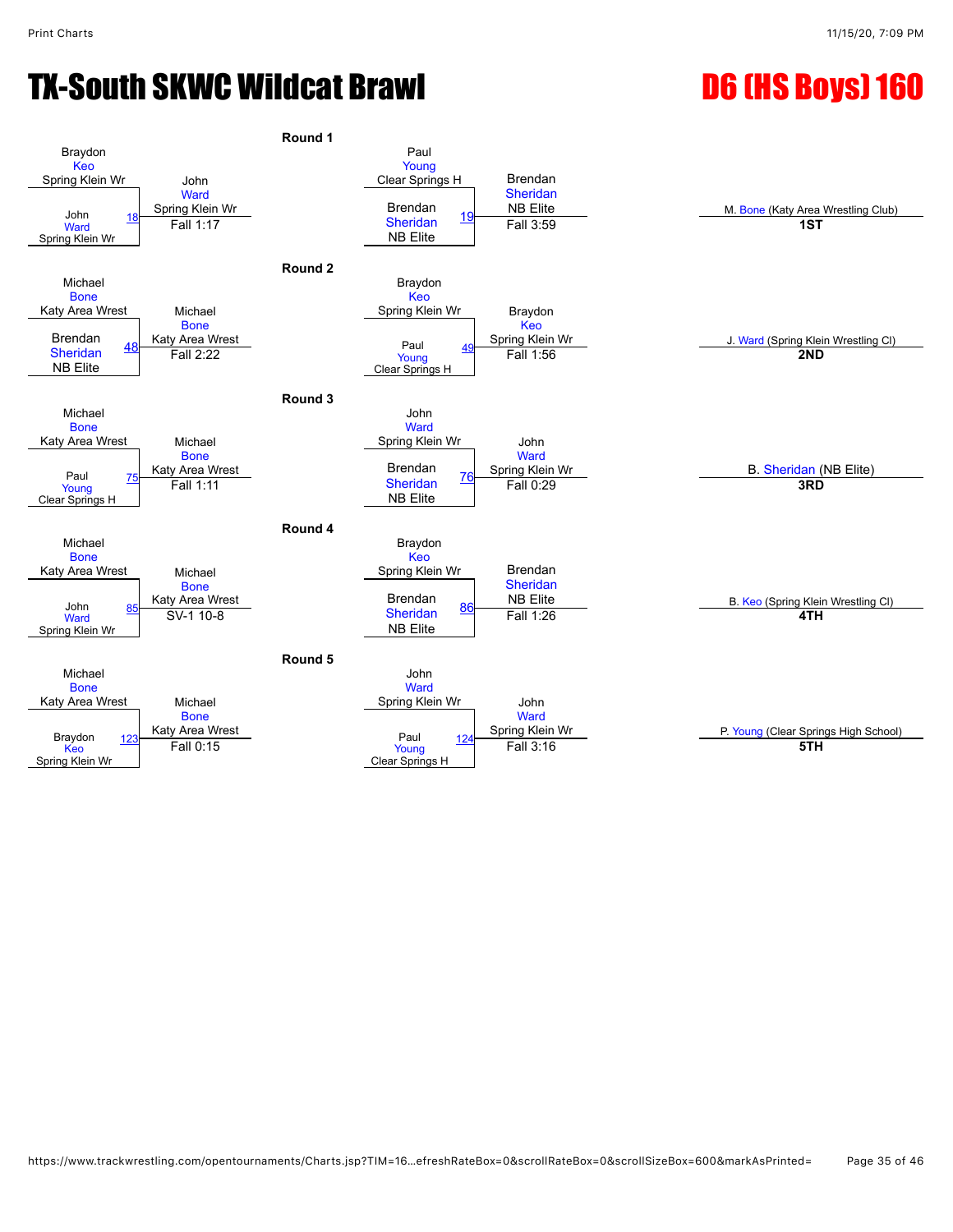![](_page_35_Figure_3.jpeg)

![](_page_35_Figure_4.jpeg)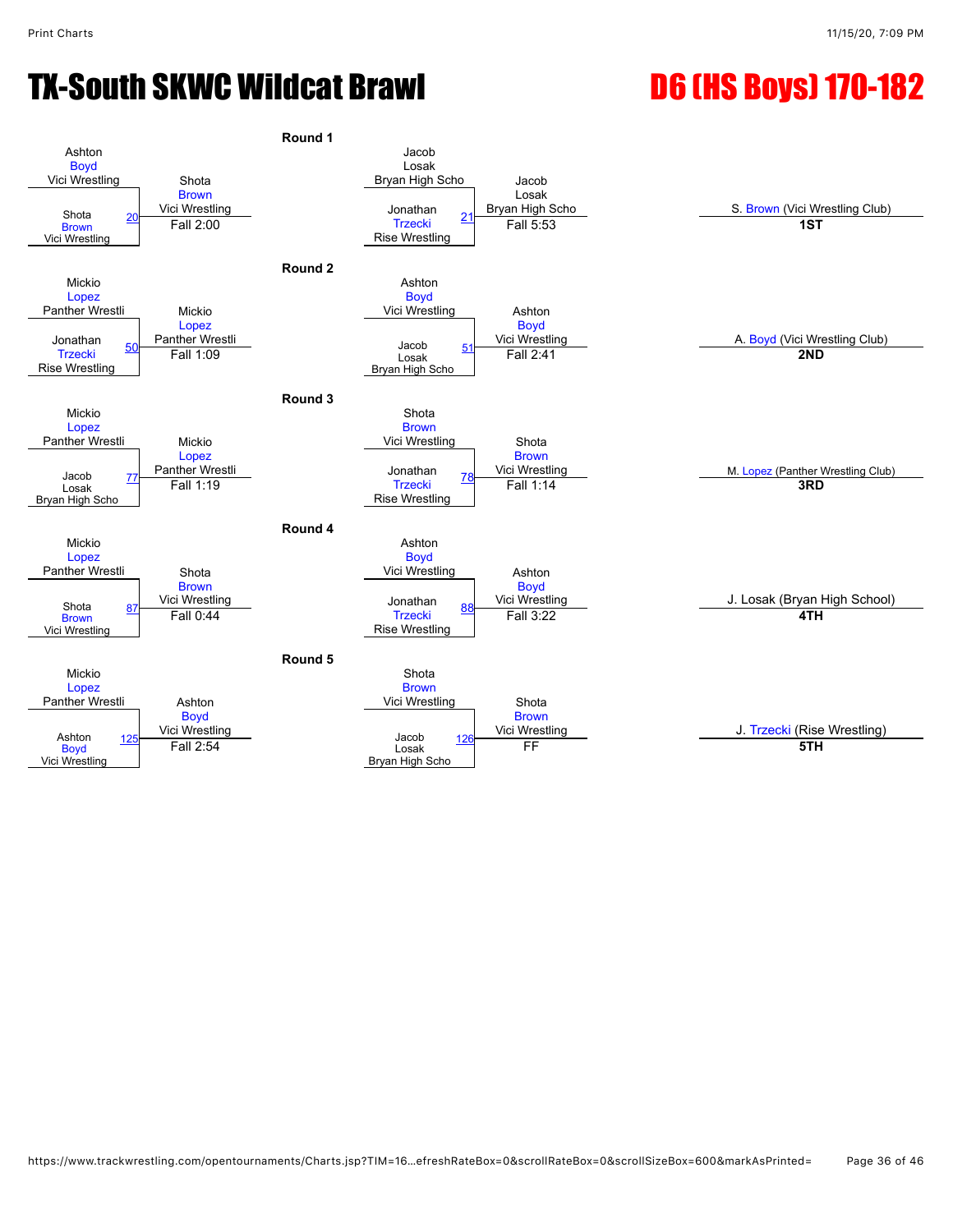![](_page_36_Figure_3.jpeg)

**2ND**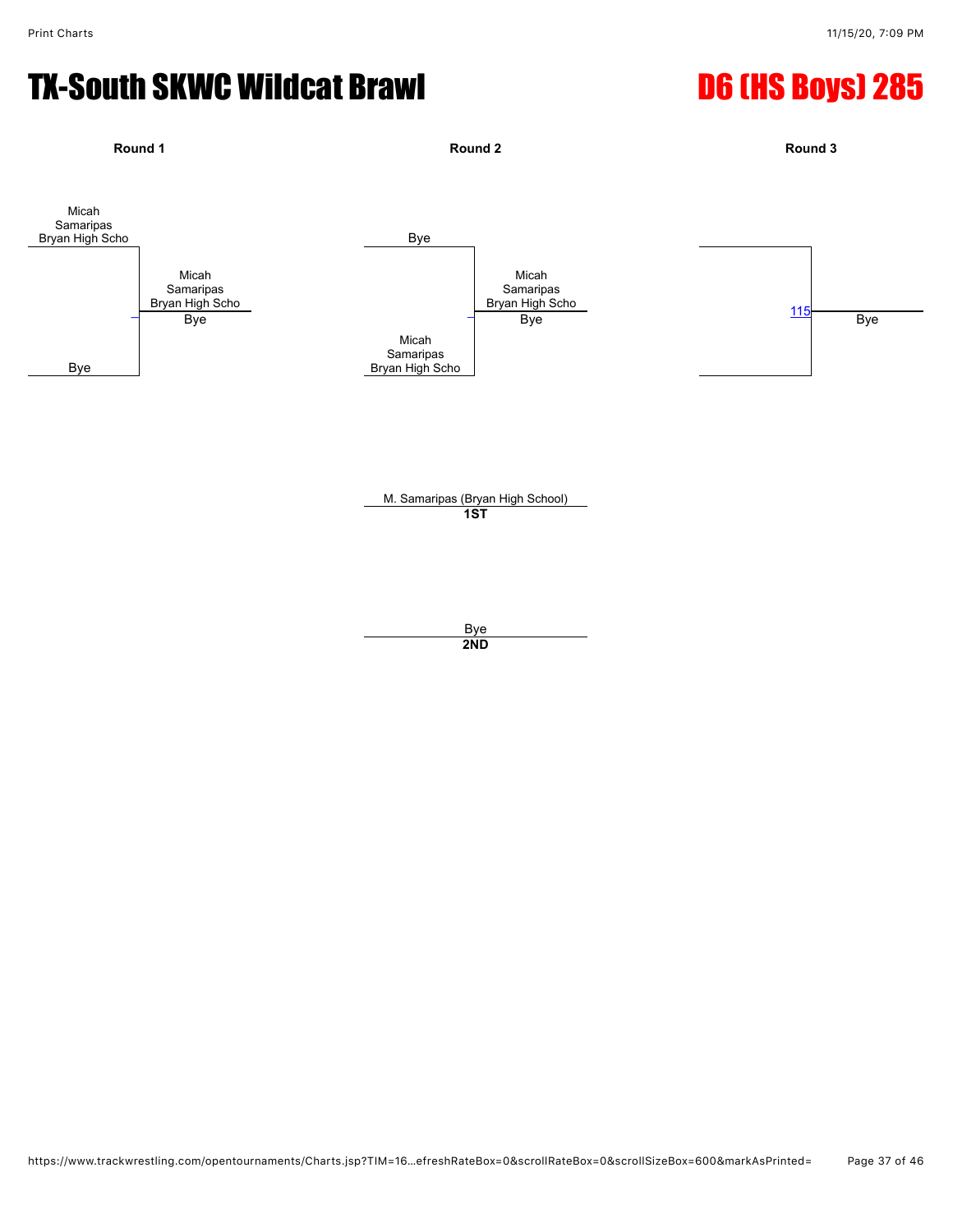# TX-South SKWC Wildcat Brawl Girls G1 42

![](_page_37_Figure_3.jpeg)

A. [Villegas](javascript:viewProfile(896283132)) (Brazoria County Wrestling) **1ST**

E. [Taylor](javascript:viewProfile(49224135)) (Gracie Barra Westchase) **2ND**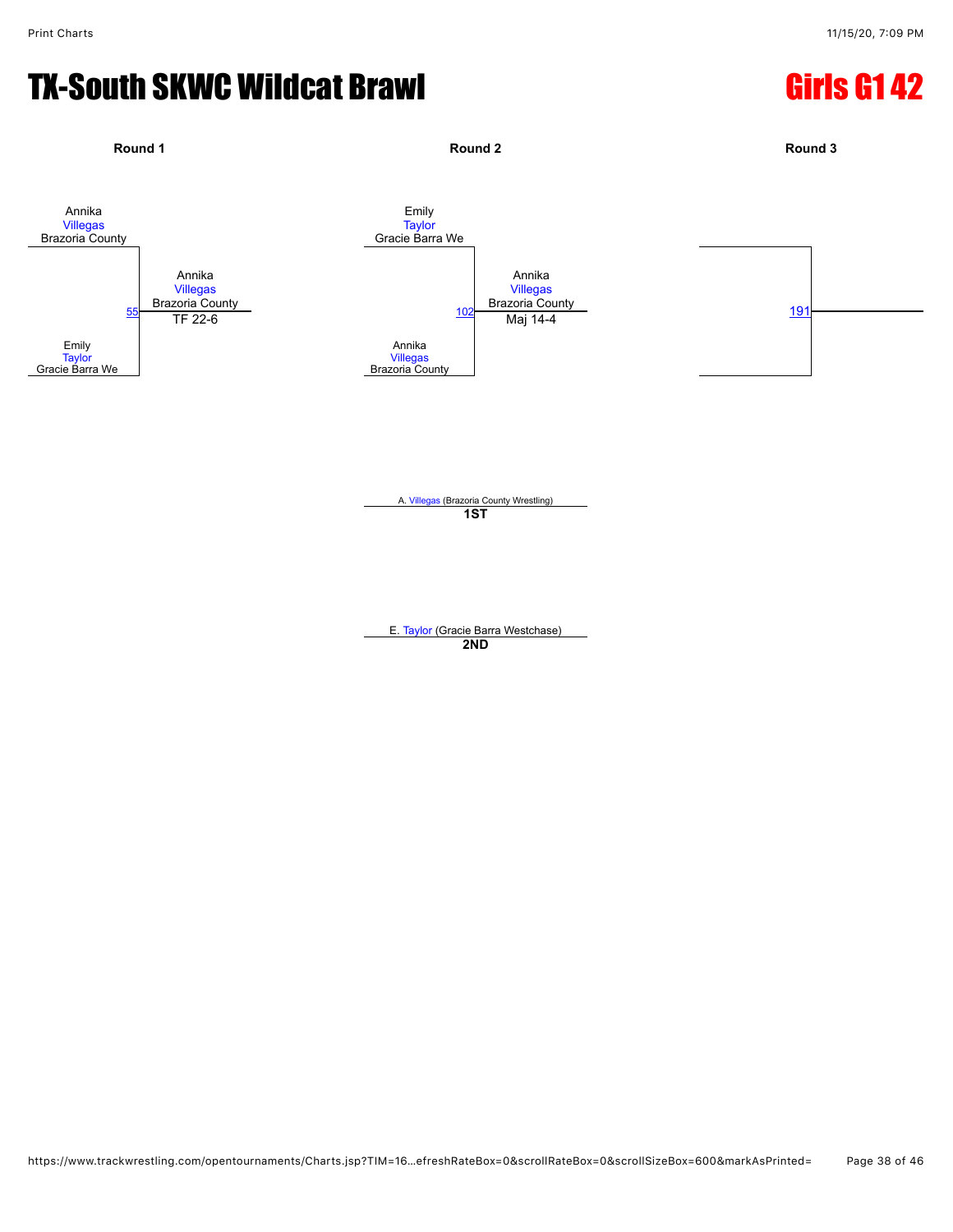### TX-South SKWC Wildcat Brawl Guidean Control Cirls G2 61

![](_page_38_Figure_3.jpeg)

L. [Haro](javascript:viewProfile(686568135)) (All American Wrestling Cl) **4TH**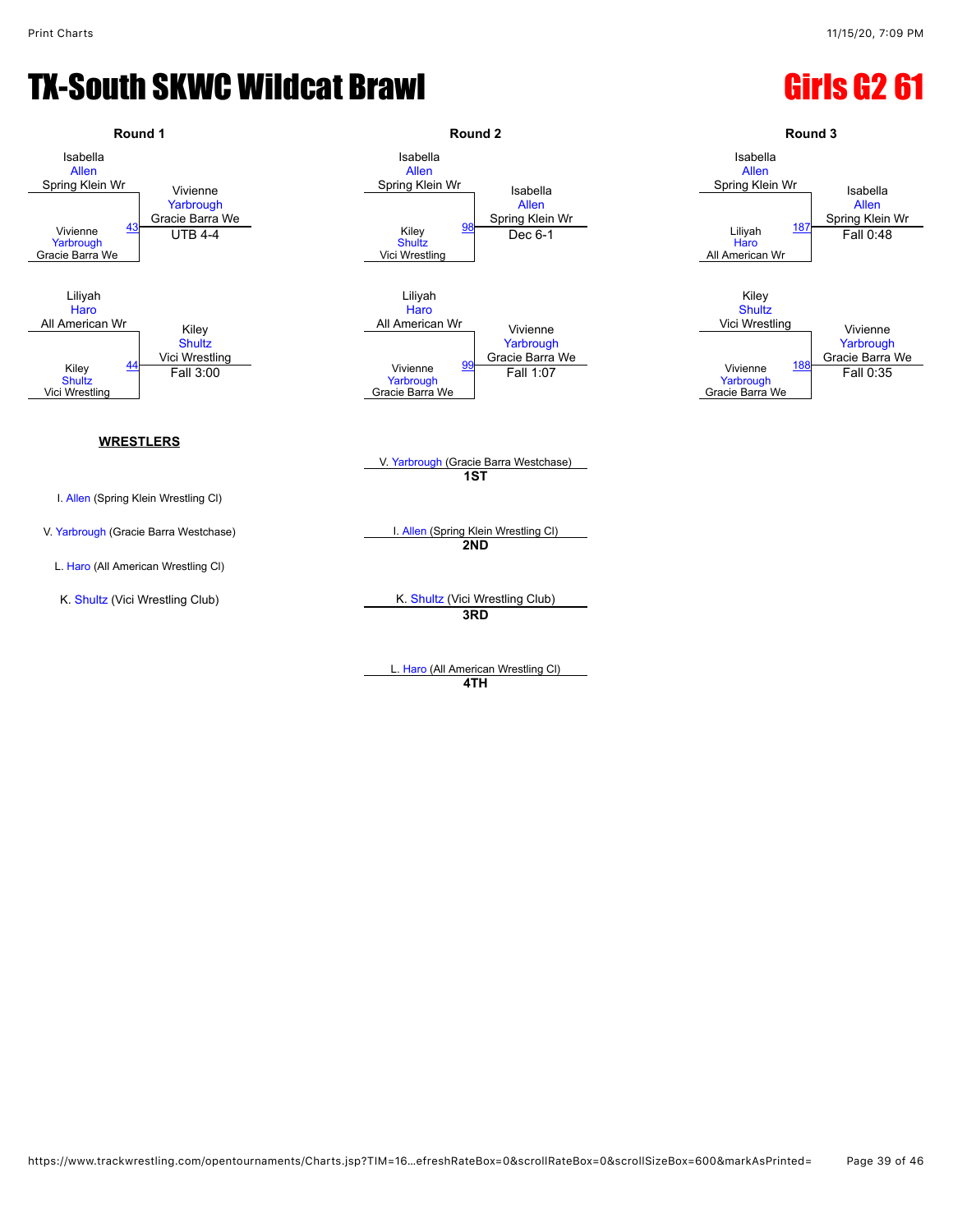### TX-South SKWC Wildcat Brawl Gastro Girls G3 65

![](_page_39_Figure_3.jpeg)

C. [Delcampo](javascript:viewProfile(384101135)) (Brazoria County Wrestling) **4TH**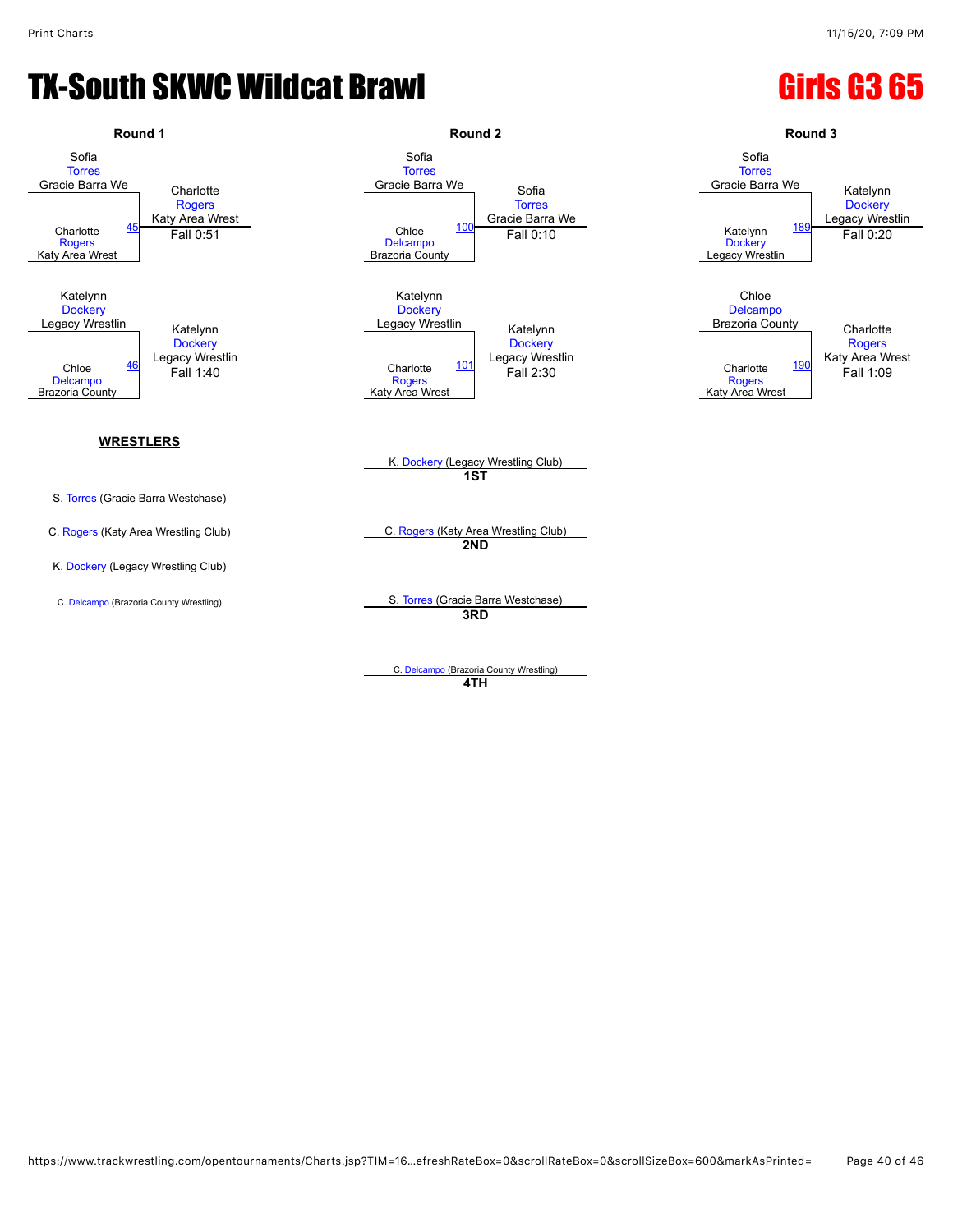### TX-South SKWC Wildcat Brawl Girls G4 98

![](_page_40_Figure_3.jpeg)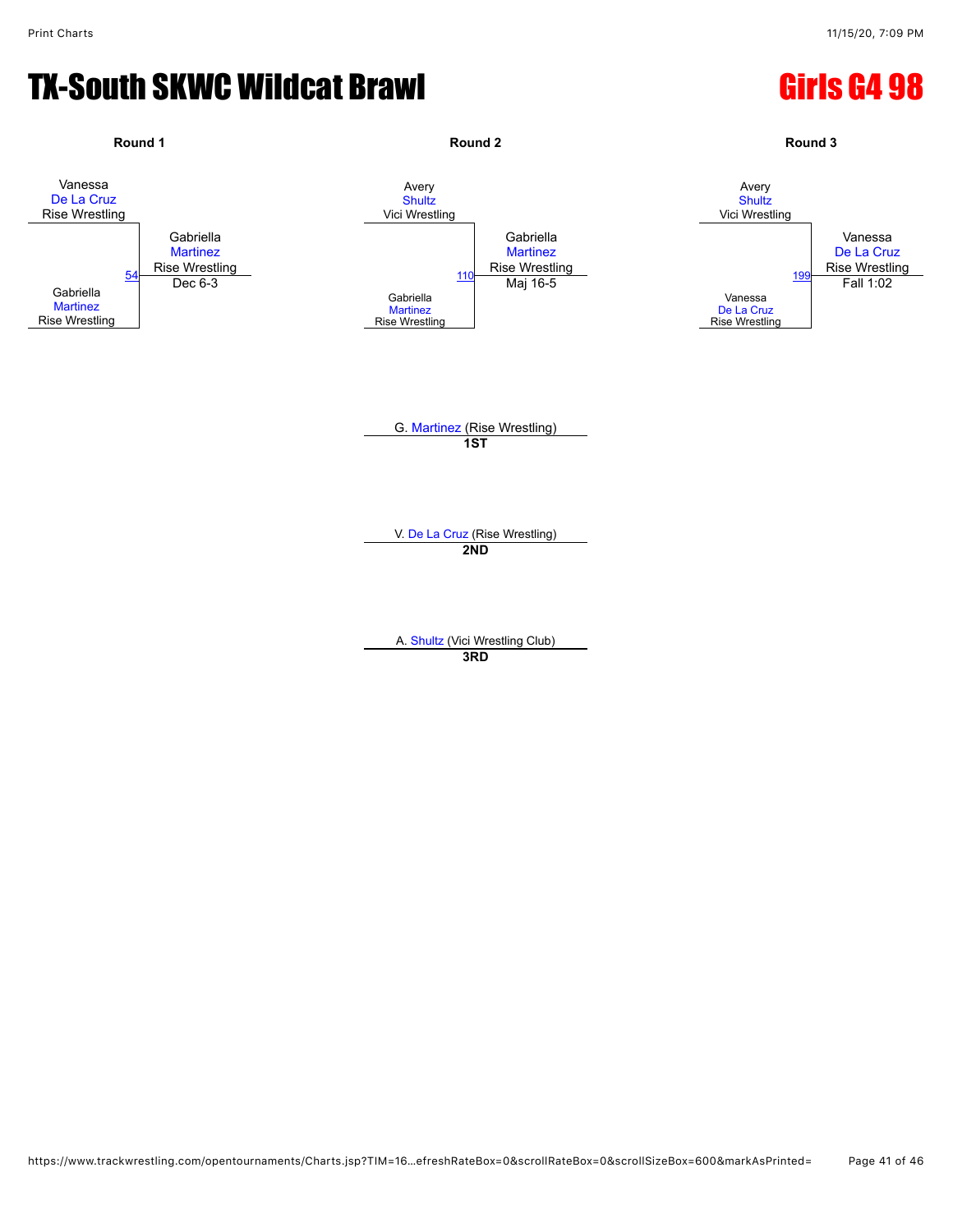# TX-South SKWC Wildcat Brawl Girls G4 105-110

![](_page_41_Figure_3.jpeg)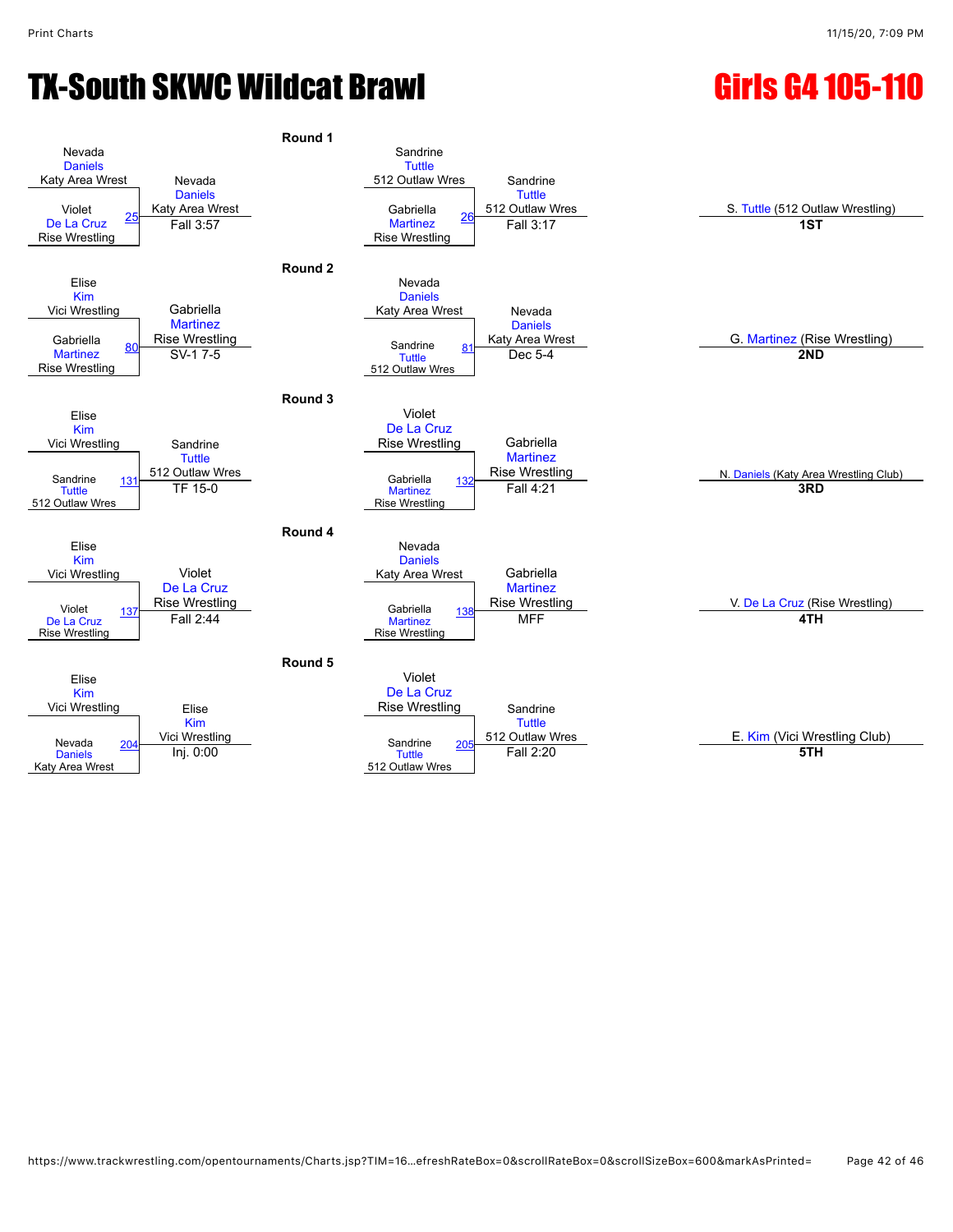### TX-South SKWC Wildcat Brawl G6 (HS Girls) 106-112

![](_page_42_Figure_3.jpeg)

**4TH**

https://www.trackwrestling.com/opentournaments/Charts.jsp?TIM=16…efreshRateBox=0&scrollRateBox=0&scrollSizeBox=600&markAsPrinted= Page 43 of 46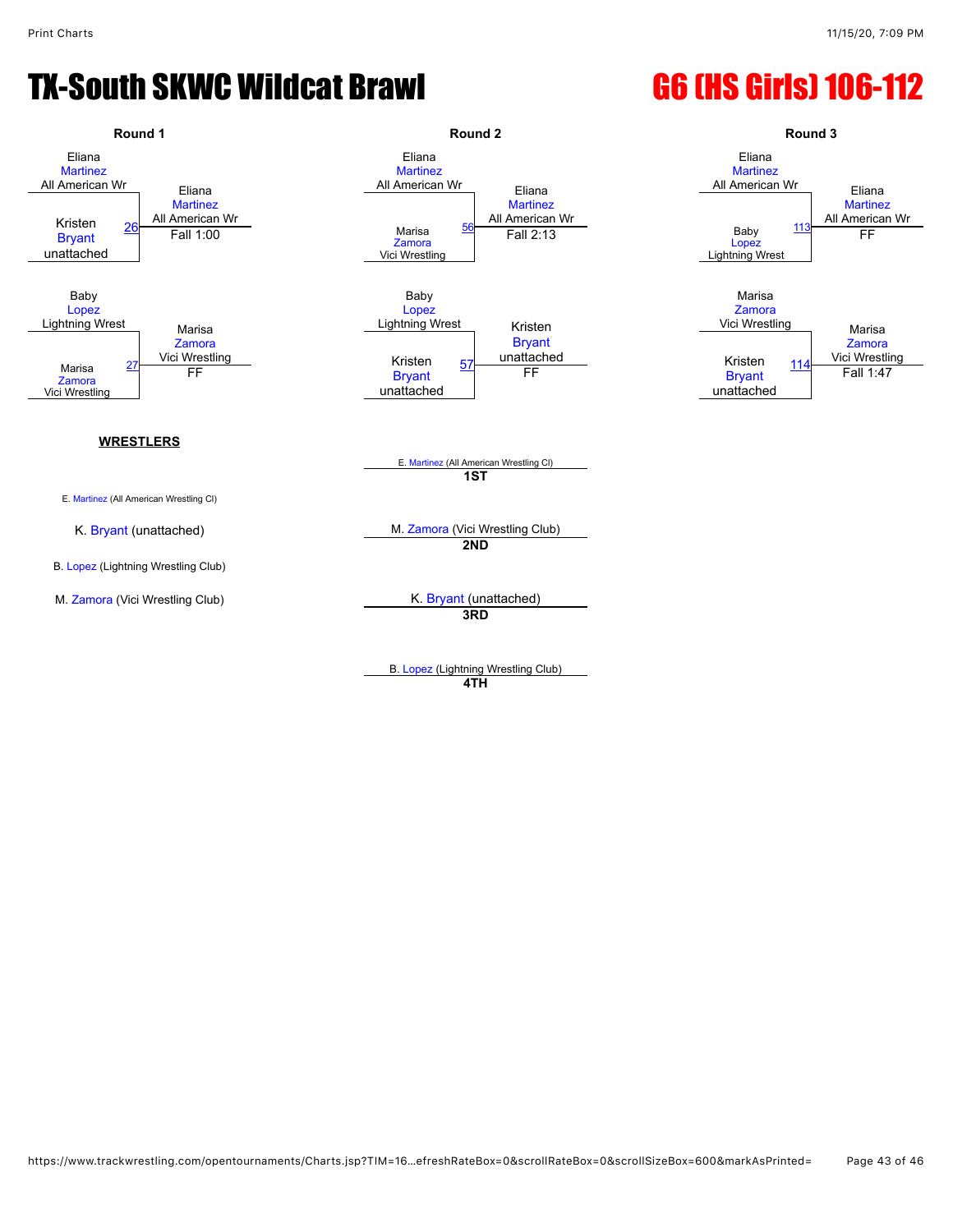# TX-South SKWC Wildcat Brawl G6 (HS Girls) 117-122-127

![](_page_43_Figure_3.jpeg)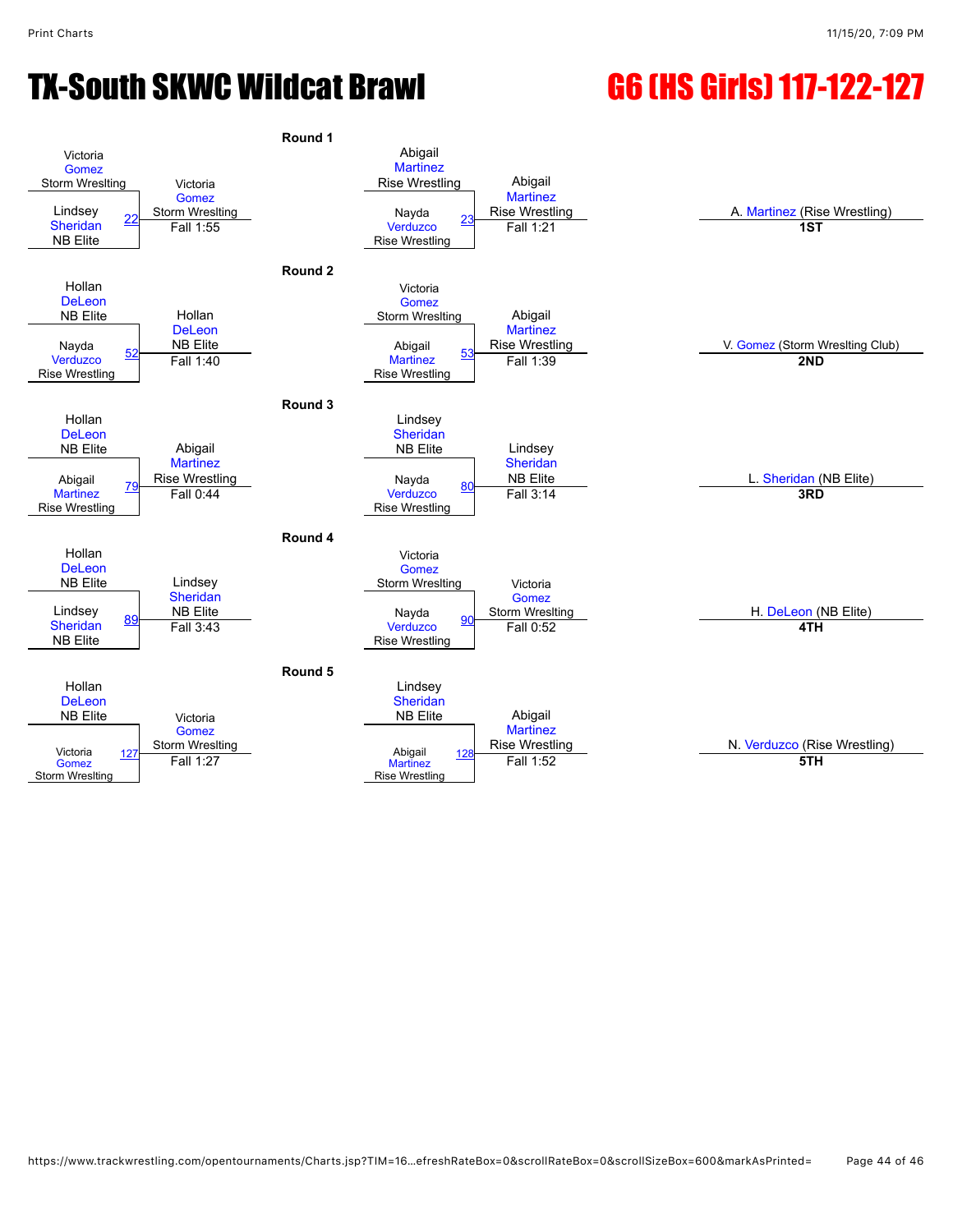# TX-South SKWC Wildcat Brawl G6 (HS Girls) 132-138

![](_page_44_Figure_3.jpeg)